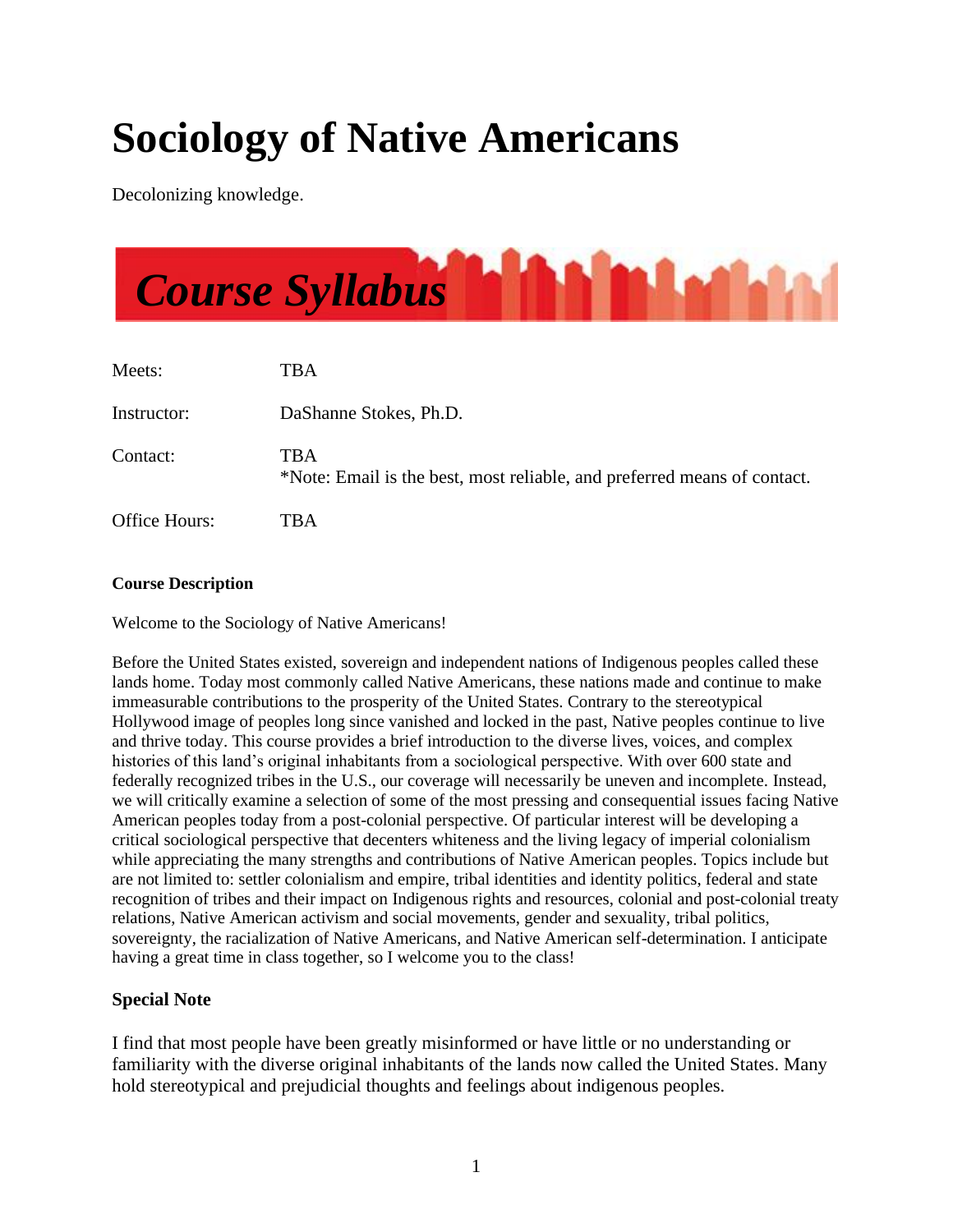As a result, you may find during the course of our time together that you harbor some misinformed and stereotypical thoughts, images, or racist feelings towards Native American peoples, thoughts and feelings about which you may not even be aware. Having these thoughts and feelings and having been exposed to this misinformation does not make you a bad person. Misinformation and racist and stereotypical thoughts and feelings towards indigenous peoples are, in fact, very normal (not as in meaning good or acceptable, but rather meaning as in so widespread as to be the norm, standard, or custom in our society). Misinformation and racist thoughts and feelings are to be expected as a result of living in a society with deeply institutionalized anti-Native American racism dating back many hundreds of years and that thrives in our present. Everyone in the United States, and everyone in this class, can be expected to have been affected in multiple and often hidden ways by this historical legacy and living present reality.

During our time together, you may sometimes find yourself having unsettling or uncomfortable thoughts or feelings as you learn more about the histories and experiences of Native American peoples. You may have similar thoughts and feelings as you become aware of your own personal thoughts and feelings and as you reflect on class materials and some of your own personal experiences and personal background. Thoughts, feelings, and reactions such as these are normal and to be expected for a course such as this. You may also have feelings of joy, happiness, and optimism. Covering a broad range of events and experiences brings with it a broad range of feelings and reactions.

Please give yourself time, compassion, credit, and understanding that while each of us is responsible for our personal thoughts, feelings, and actions, you are not responsible for how you were taught, how you were raised or socialized, the misinformation family members, friends, and society may have given you, or the racist messages and institutions that surround us every day about Native American peoples. What matters is the choice you make regarding what you do with your feelings, newfound knowledge and understanding. This course encourages you not to shy away from what you may see, feel, and learn in this class, but to embrace these in a positive and constructive way. Please do not hesitate to contact me if you have any questions or find yourself needing a hand. I am here to help you!

#### **Course Goals**

In addition to exposing you to a broad assortment of concepts, theories, and issues concerning Native America, this course is designed to sharpen your critical thinking and analytical abilities. Upon completing this course you will be able to:

- Identify and explain the meaning and significance of central concepts, debates, theories, and research in the sociological study of Native Americans.
- Critically appreciate the complex lives and living history of Native Americans and their relationships with other peoples in lands now called the "United States."
- Identify Native American peoples as living multiple, distinct, and complex cultures and identities rather than as a single ethnic or racial group.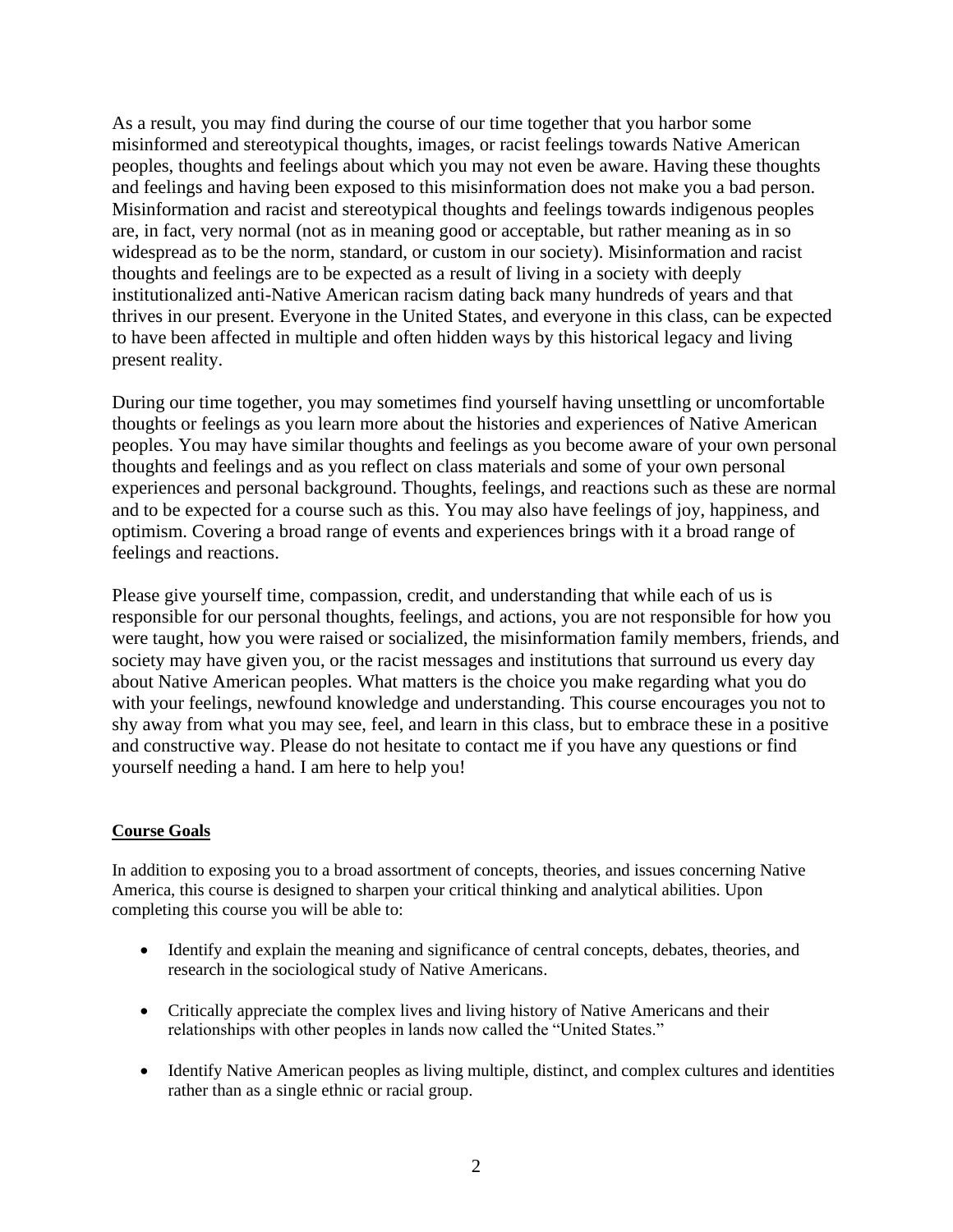- Identify the intersectional interplay of historical, political, cultural, gender, sexuality, and religious institutions as they affect Native American peoples past and present.
- Synthesize conceptual, substantive, political, and empirical issues related to the central focus of the course.

Following proven best practices, lectures are not meant to provide exhaustive or complete coverage of every topic or every tribe in the U.S., but instead to cover key content and to provide a wider context in which to deepen your understanding and develop analytical and applied skills exercised throughout the course.

#### **Course Materials**

Required:

Reading the course syllabus from beginning to end is **required**.

Lobo, Susan, Steve Talbot, and Traci L. Morris. 2010. *Native American Voices: A Reader*. 3rd edition. Boston: Prentice Hall.

Additional readings will be posted.

Optional, but useful:

Adler, Mortimer J. and Charles Van Doren. 1972. *How to Read a Book: The Classic Guide to Intelligent Reading*. New York, NY: Touchstone.

This book can be obtained through the university bookstore or online through websites like www.amazon.com, www.ebay.com, or www.barnesandnoble.com. Please be sure when ordering online to allow for shipping times, which may vary considerably and may pose unexpected delays (e.g., a shipping time of "standard" usually means it will be shipped "book rate," which may take three to four weeks or more).

In addition to these sources above, I have created a document with tips, recommendations, and pointers you may find very useful to your work in our class and beyond available at: [www.dashannestokes.com/pdfs/student-recommendations.pdf](http://www.dashannestokes.com/pdfs/student-recommendations.pdf)

# **CLASS POLICIES**

#### *Our Class is a Safe Space*

Everyone will be treated with fairness, dignity, and respect regardless of disability, age, race, ethnicity/culture, gender identity and expression, sex, social class, religion, politics, and sexual orientation. People of all backgrounds are invited and encouraged to participate in class activities and discussions. Please show your colleagues the utmost respect that you'd want shown for yourself.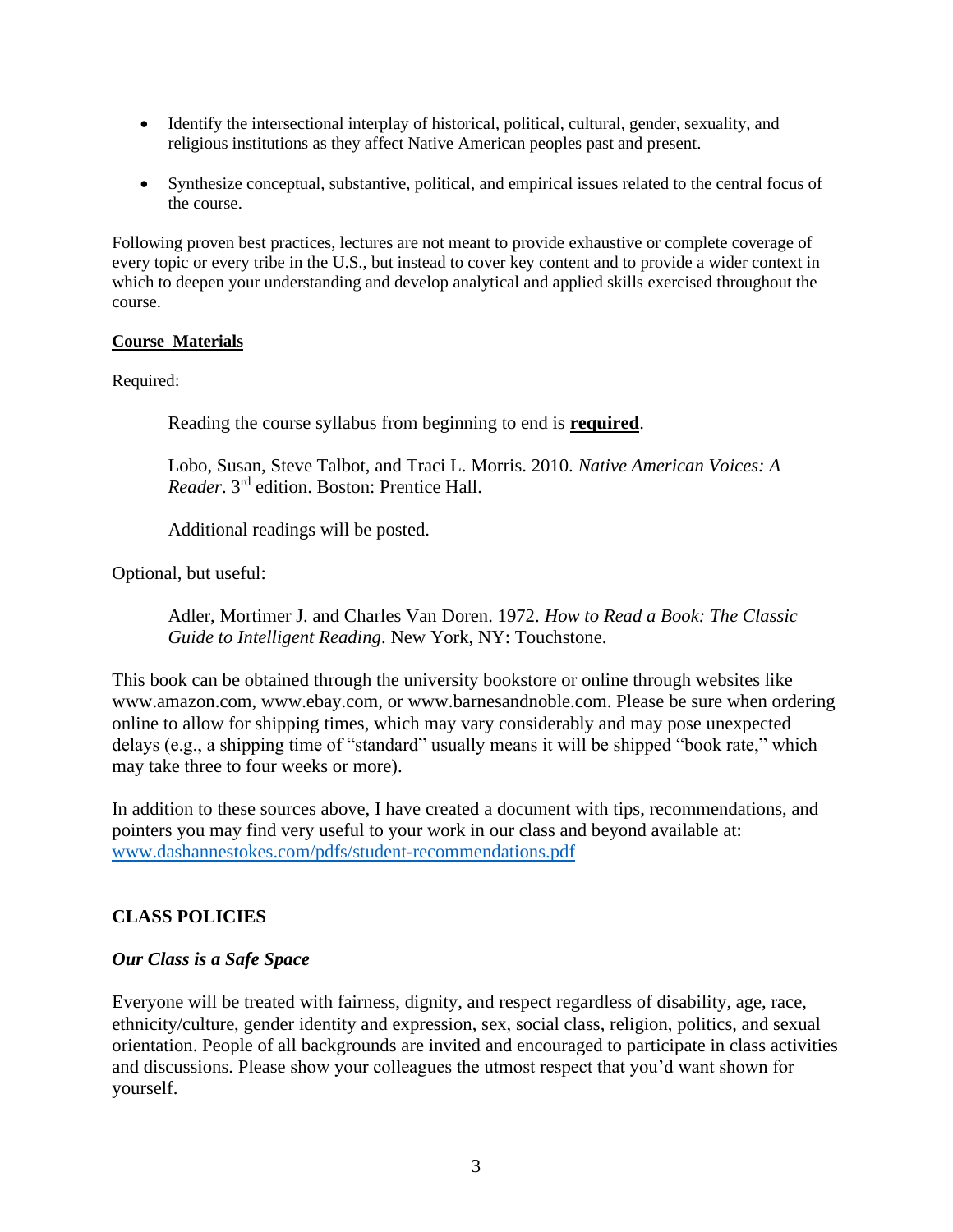# *Indigenous Lands Acknowledgement*

The land upon which the University of Pittsburgh sits was originally inhabited by sovereign and independent Indigenous nations including the Haudenosaunee (Iroquois), Osage, Shawnee, Adena, Hopewell, Monongahela, and Delaware. Land ownership itself is a culturally based concept and part of an ongoing imperial and colonial project. This acknowledgment serves as a reminder that Indigenous lives, views, and cultures matter and before this site was called the University of Pittsburgh it was called home to Indigenous peoples. Many people from these tribes and other Indigenous nations continue to live here today and are a vital part of our community. More information about Indigenous peoples and cultures in this area today can be found at [www.cotraic.org.](http://www.cotraic.org/) To learn more about Indigenous peoples, Indigenous scholarship, and Indigenous contributions to our society, please see the following (list not comprehensive):

- American Indian Culture and Research Journal:<https://bit.ly/3g1TNSB>
- ASA section on the Sociology of Indigenous Peoples and Native Nations: <https://bit.ly/3cp2X9c>
- Wicazo Sa Review:<https://bit.ly/3uUrnOw>
- Indian Country Today:<https://indiancountrytoday.com/>
- NAISA:<https://www.naisa.org/>

# *Gender and Sexual Inclusion*

Every aspect of our society is and has been substantially benefitted by the often-marginalized contributions of women and LGBT people. Gender and sexuality are themselves social constructs built on institutionalized patriarchal and heteronormative values, practices, and assumptions that often mask the diversity of human identities and human experiences. This note serves as a reminder that the lives, views, and experiences of women and LGBT people matter and are a vital part of who we are as a society. To learn more about the scholarship of gender and sexuality, and the myriad contributions made by women and LGBT people to scholarship and our society, please see the following (list not comprehensive):

- Section on Sociology of Sex and Gender:<https://bit.ly/3v2Ga9T>
- Gender and Society:<https://bit.ly/3w4OQxG>
- Signs:<http://signsjournal.org/>
- Journal of Homosexuality:<https://bit.ly/3iotzeD>
- Sexualities:<https://journals.sagepub.com/home/sex>

# *Race and Ethnic Inclusion*

Our university and our world are and have been immeasurably improved by the neglected and marginalized contributions of racial and ethnic minorities from all around the world. Race and ethnicity are socially constructed concepts formed in racializing imperial and colonial projects that continue today. This note serves as a reminder that the lives, views, and experiences of people of color matter and are a vital part of who we are. To learn more about scholarship on race and ethnicity and the contributions of people of color to scholarship, our communities, and our world beyond, please see the following (list not comprehensive):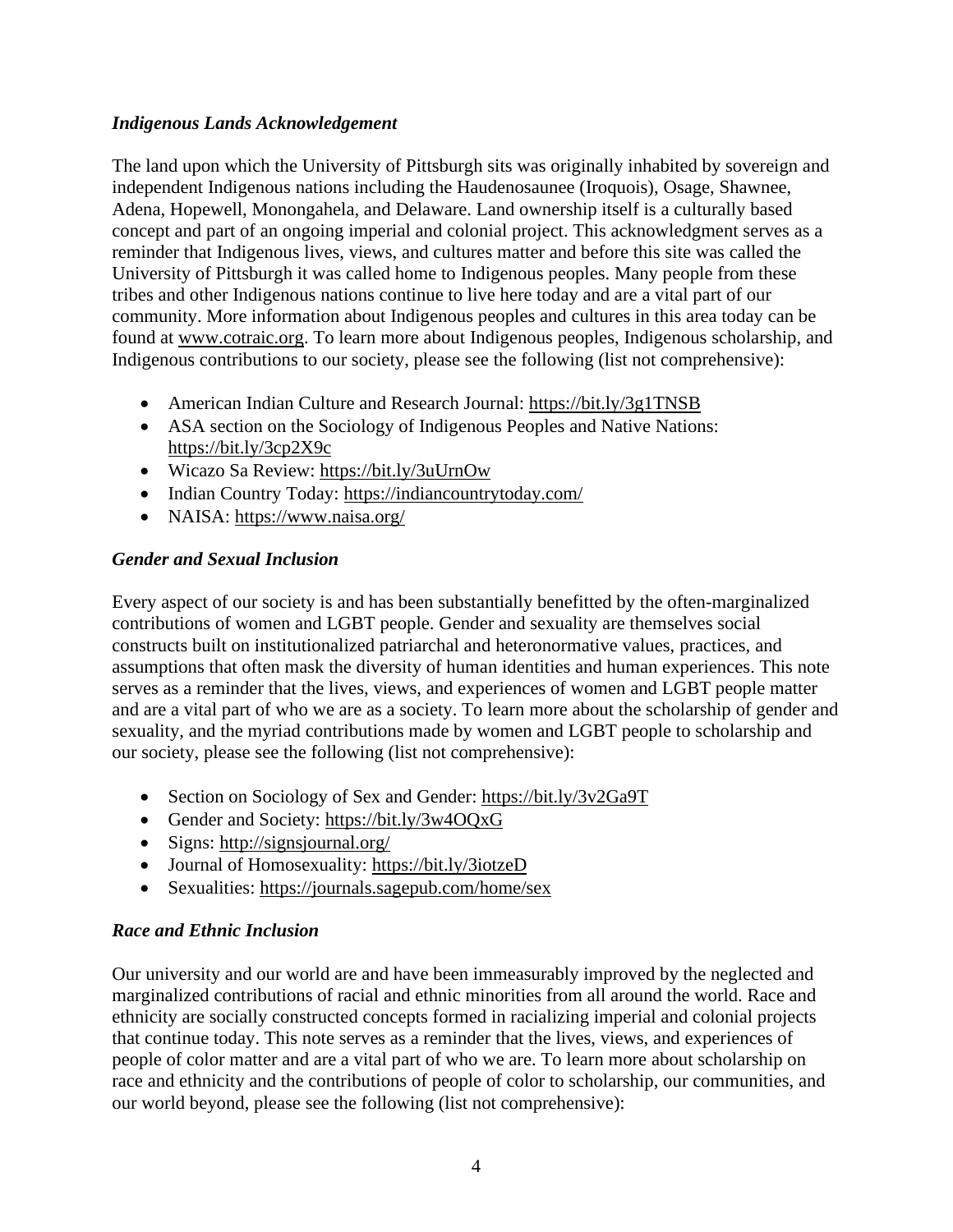- Sociology of Race and Ethnicity:<https://bit.ly/3w2WRTR>
- Ethnic and Racial Studies:<https://bit.ly/3v6KUvm>
- ABS:<https://www.associationofblacksociologists.org/>
- ASA Section on Asia and Asian America:<https://bit.ly/3fZQmM3>
- ASA Section on Latino/a Sociology:<https://bit.ly/3iovKyP>
- ASA Section on Race, Gender, and Class:<https://bit.ly/3g1v1lC>

#### *Attendance and Participation\*\**

**In-person attendance is required** for this class. Your success in this course is of paramount importance; therefore I encourage you to attend all of our scheduled classes.

As someone impacted by the pandemic, I empathize deeply with those who do not wish to attend class due to the pandemic. However, for these reasons, and in consideration of other constraints, our class meetings will not be recorded or held online, with the exception of one particular assignment (described below), but classes otherwise will instead be held in-person in our assigned classroom. Please do feel free to contact me if you would like to discuss the attendance policy. I am happy to help you however I can!

Students should arrange their personal and professional schedules around required class time and course work. Attendance is not graded or recorded, but just like skipping work or skipping prescribed medications, if you skip things that are required (i.e., attendance, participation, lectures, readings, assignments, graded materials, etc.) you should expect a negative result. You will only get out of this class as much as you put in. I consistently find that students who skip classes do significantly worse in their grades. I therefore encourage you to attend all classes and to actively participate because active attendance and participation are the best ways to help you learn the material and generate the kind of results you may desire.

\*\*NOTE: Side effects of skipping class and not participating in class activities may include the following (list not comprehensive): wasted tuition and effort, increased incidence of making mistakes, lower grades across all work, lower final grade for the course, lower grade point average (GPA), missing skills and lowered skill development as compared to what is needed for securing a employment in a competitive job market, decreased ability to advance professionally, increased general confusion, increased time needed to complete readings and graded work, fewer networking and friend-making opportunities, decreased chances of a positive letter of recommendation, and greater overall dissatisfaction with the course. If you find yourself not doing as well in class as you would like, I encourage you to look at your attendance and participation and to get in touch with me as soon as possible if you need assistance.

# *Note on Class Meetings*

In order to have the most enjoyable and engaging class possible, it is imperative and your responsibility to give yourself ample time to arrive at class fully alert and ready to participate in every class. This means getting to bed the night before and getting your day started not at the last minute and with more than the bare minimum time you need to get a full night's rest, wake up,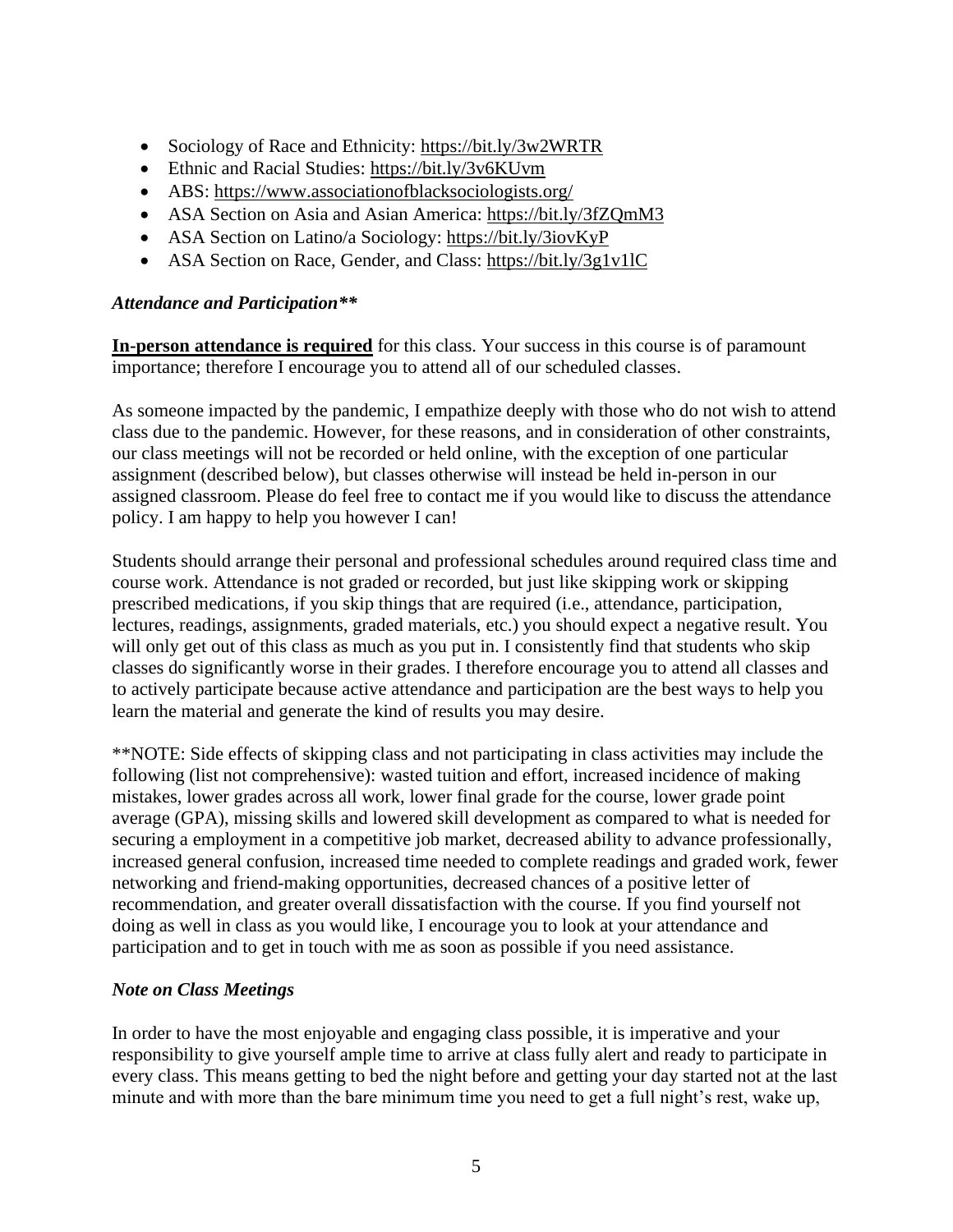eat, get your coffee, and travel to class on time. You will only get out of our time together as much as you put in. Therefore, please do not come to class half-asleep and expect the course to be nearly as interesting or as engaging and useful without you being alert and actively participating.

# *Class Recordings*

My lectures are my intellectual property and are protected by federal copyright law. To respect my copyright, to also ensure the free and open discussion of ideas, and to protect individual privacy of those in my classes, students MAY NOT RECORD OR PHOTOGRAPH me, my classroom lectures, discussions, commentaries, or any and all other activities, in any form or with any type of equipment, without my prior explicit written permission. Any such recording that is properly approved in advance can be used solely for the student's personal private educational non-commercial use and may not be published or otherwise distributed in whole or in part in any way. You are authorized to take one set of notes for your own private personal educational use, but you may not distribute, repurpose, edit, modify, or make derivative works of my content for commercial or other non-educational or public purposes without my prior explicit written permission. Violators will be dismissed from class. Note that this policy has been created in consultation with similar policies used by other professors in our discipline.

# *Readings*

You are expected and required to read the week's assigned readings before lecture that week. I strongly recommend you take notes on the readings while you read. All content from readings and lectures and course materials may appear on your graded work even if they are not explicitly covered during lectures. As with most courses, the majority of your learning will take place *outside* the classroom as you study, complete assignments, work with your peers, and critically engage the activities, assigned readings, and lecture materials.

As you complete the assigned readings, view videos, participate in discussions, etc., please keep in mind that *there are no people or views, opinions, or experiences that represent all Native people. Each author or speaker speaks only for themselves and for their own perspective* with the understanding that others within their tribe(s) and in other tribes may have very differing points of view. This holds true even for authors and speakers who state or imply universality. Native peoples, like all other peoples, simply cannot be homogenized or treated as an indivisible unit or whole. Also bear in mind that each reading, video, etc., is embedded in a certain place and time and within a certain cultural context and should be interpreted with this particular time, place, and context in mind.

I encourage you to take notes not just for general content, but to guide your thinking. A good method is called "double-entry" note taking. For this, you divide each notebook page in half with a vertical line (if you are working on a laptop or PDA, create a table with two columns). In the left column, summarize or give the main argument or point. Always include a reference to a page or range of pages as this will help you with studying and any follow-up you may need later. In the right-hand column, respond with your questions, problems, comments, etc. This will help you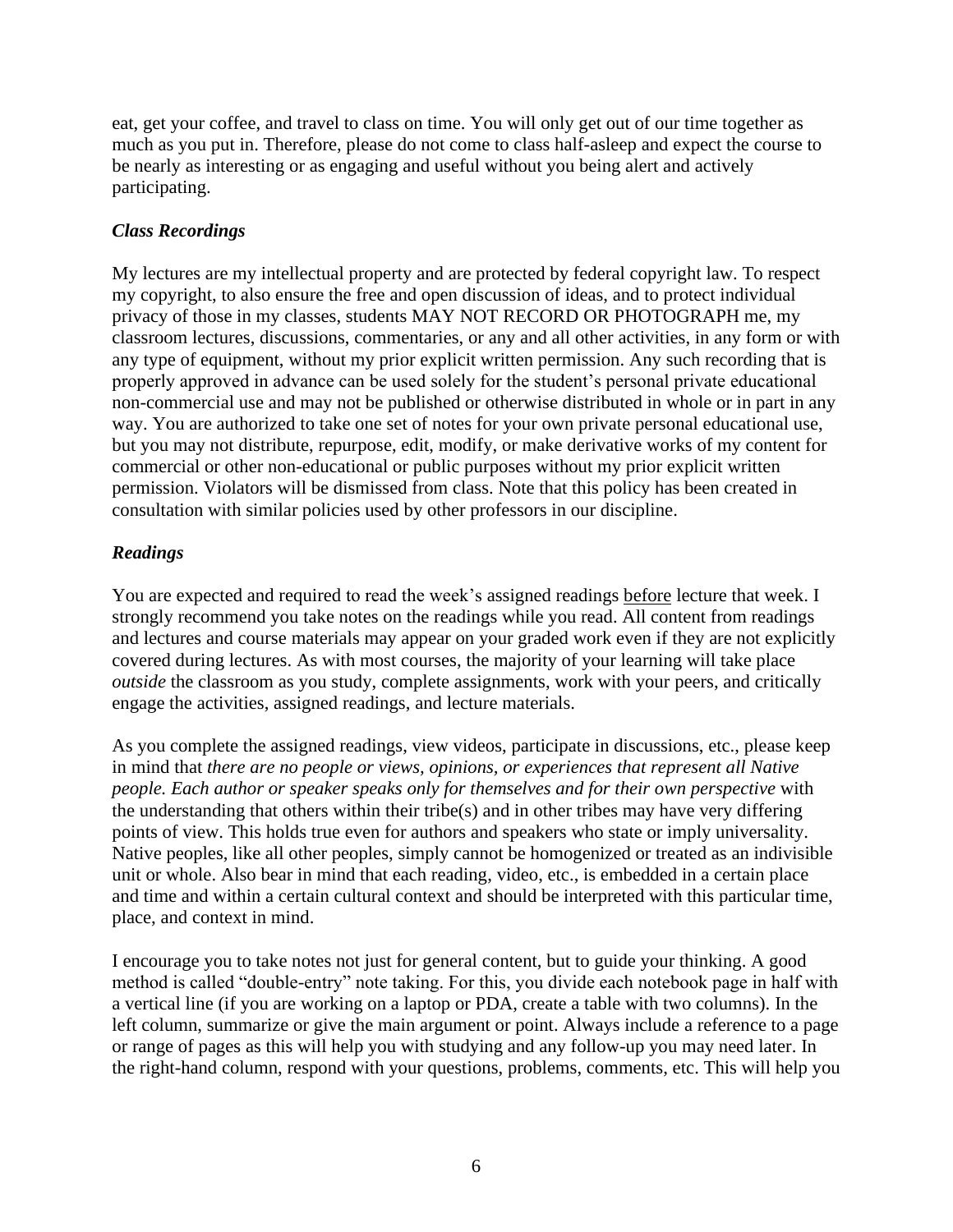learn the material more effectively and make your notes much more meaningful and useful to you.

# *Lecture Notes*

At the end of every week, I will post lecture notes used in class at my convenience as a courtesy. Notes may be updated in the event of any changes or additions made. Please be aware that lecture notes are intended only as a beginning entry point and as a rough, cursory skeleton of the larger class lectures. Lecture notes are not intended to be complete and are frequently supplemented with additional course content, terms, theories, discussions, activities, etc., that may not be found in the lecture notes or in the assigned readings. Lecture notes are also designed to be a type of rough and incomplete outline with the expectation that students will take more complete notes in class and fill-in content not reflected in the notes as appropriate. This practice is deliberate as research in best practices shows that giving complete notes does not help students learn nearly as well as incomplete notes that students must fill in themselves. As a result, having lecture notes does not give carte blanche to skip classes. If you skip classes, and even if you read the notes and complete all readings, you will miss information needed to do well in the course.

# *Office Hours and Open-Door Policy*

My goal as is to help you; therefore I maintain an open door policy. I encourage and welcome you to email me to say hello, to ask questions, to make comments or suggestions, learn about research opportunities, or to discuss your work, general direction, or plan of study. I enjoy getting to know students of all backgrounds and look at visits as an opportunity to learn, have fun, and be of service. If you are unable to attend my regular virtual office hours, please email me to make arrangements.

Please email me at least three business days ahead of time to schedule a meeting during office hours or other times by appointment. In your email, please include a telephone number where I can reach you. If you are not able to make my regular office hours, please give as many alternative days and times when you may be able to meet that are during normal business hours (9:00 a.m. to 5:00 p.m. EST).

# *Workload*

Many universities view 2-3 hours of study time for every hour of lecture time as a good rule of thumb in determining how much time to invest in studying. This does not include time you need to complete readings, activities, discussions, graded work, exams, etc. This is a guide; you may need to spend more time during some weeks when working on assignments, preparing for exams, or digesting particularly taxing or mind-expanding readings or if life or other circumstances pop up. Be sure to allot enough time to go through each reading BEFORE class and to take notes.

# *Preparation*

Preparation in this class is critically important. To meet the learning goals of this course, and to participate at the level required and get the most out of the time and money you're investing in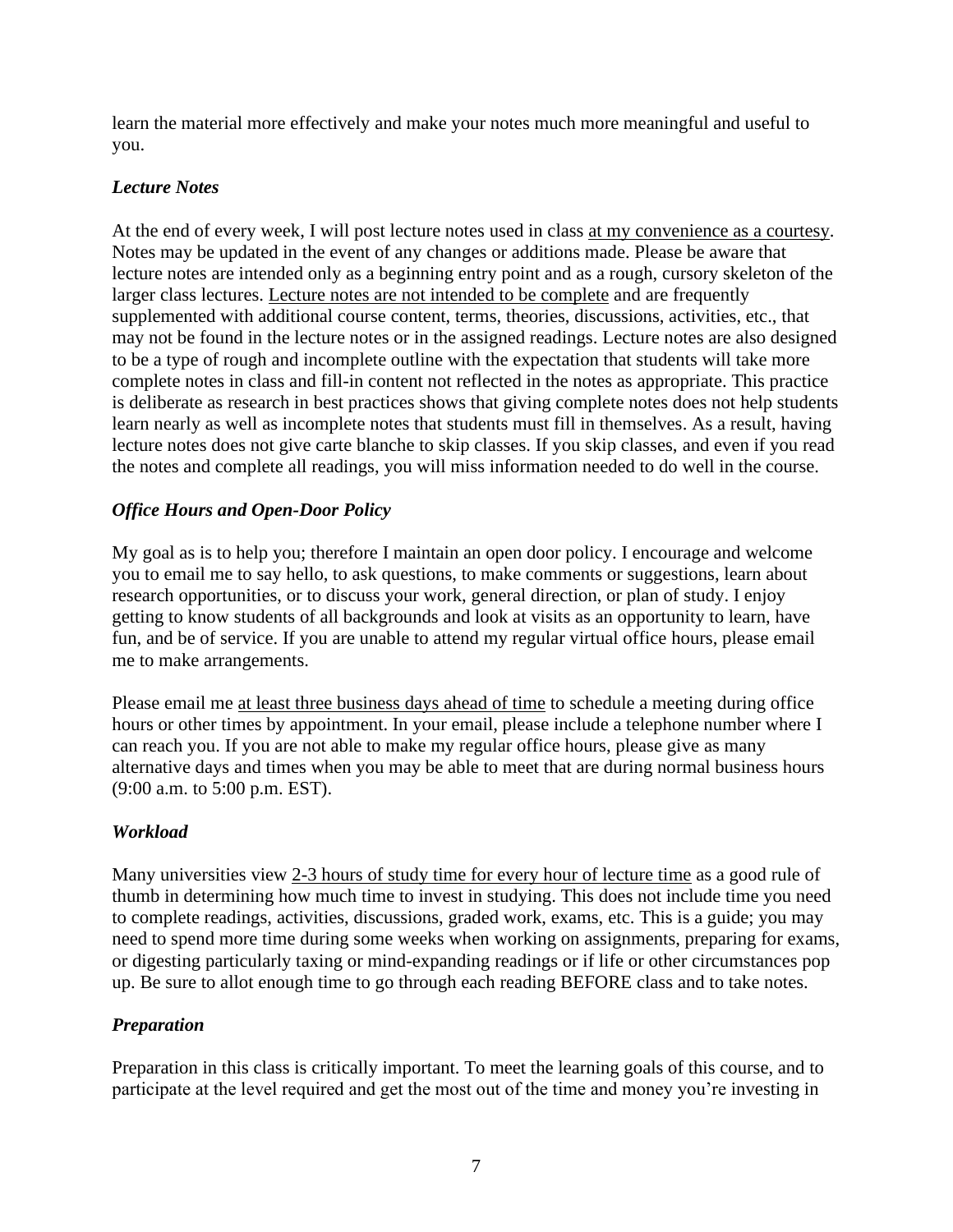this course, you will need to read all materials and course content carefully, thoughtfully, and critically. As you may be exposed to new concepts, new ideas, and new ways of thinking and seeing the world, it can take some practice to digest the assigned readings and their main points and arguments. This is a natural part of learning, and even the most talented scholars need time to digest and make sense of new ideas and concepts. Additionally, if there are words whose definitions you don't know, this should not be a roadblock or cause of frustration as it happens to us all. In the event you don't understand a word's meaning, you should make use of a dictionary and look it up (Merriam Webster has a great online dictionary at www.merriam-webster.com). Looking things up, taking time to digest, etc., are all necessary steps in the learning and empowerment process that you're here for.

#### *Academic Integrity*

To be fair to the class, the work you submit should represent your own original thinking and your own original work. Review, critique, editing, or other contributions from others to your work on exams, quizzes, discussion posts, weekly homework, essays, case studies, etc. is not permitted in any form. Work demonstrating suggestions, comments, contributions, edits, changes, etc. will not be accepted.

Cheating, plagiarism, etc. will not be tolerated and infractions will be coordinated with the academic honesty office. Students are expected to comply with the policy on academic honesty.

#### *Students in Need of Assistance*

If there are ways I can support your learning, please contact me, whether you have disabilities or not, the sooner the better.

Disability Services also offers additional resources and learning specialists who can help you. If you have a disability and would be helped with certain accommodations, please register with Disability Services (412-648-7890, 140 William Pitt Union,

https://www.studentaffairs.pitt.edu/drs/). If you need a special accommodation, you should let me know immediately so that we can make any necessary arrangements ahead of time during the first week of class (or during the first week you are enrolled, if you enroll after class has already begun).

\*\**Special note*: After consulting with student disability services, and to better help students with special needs, I purposefully design exams, assignments, and all work with an overabundance of extra time built in. For this reason, no additional extra time will be given on any graded work because this extra time and extra accommodations have already been built in. (Example: If you have an accommodation that allows twice the amount of time to complete, this extra time, and usually more, have already been built into the assignment/exam/etc.). This means that there will be no additional extensions, and all posted due dates remain in effect for all students, unless there are additional extenuating circumstances that will be considered on a case-by-case basis. If you have any questions, please contact me. I'm happy to help!

#### *Communication and Email*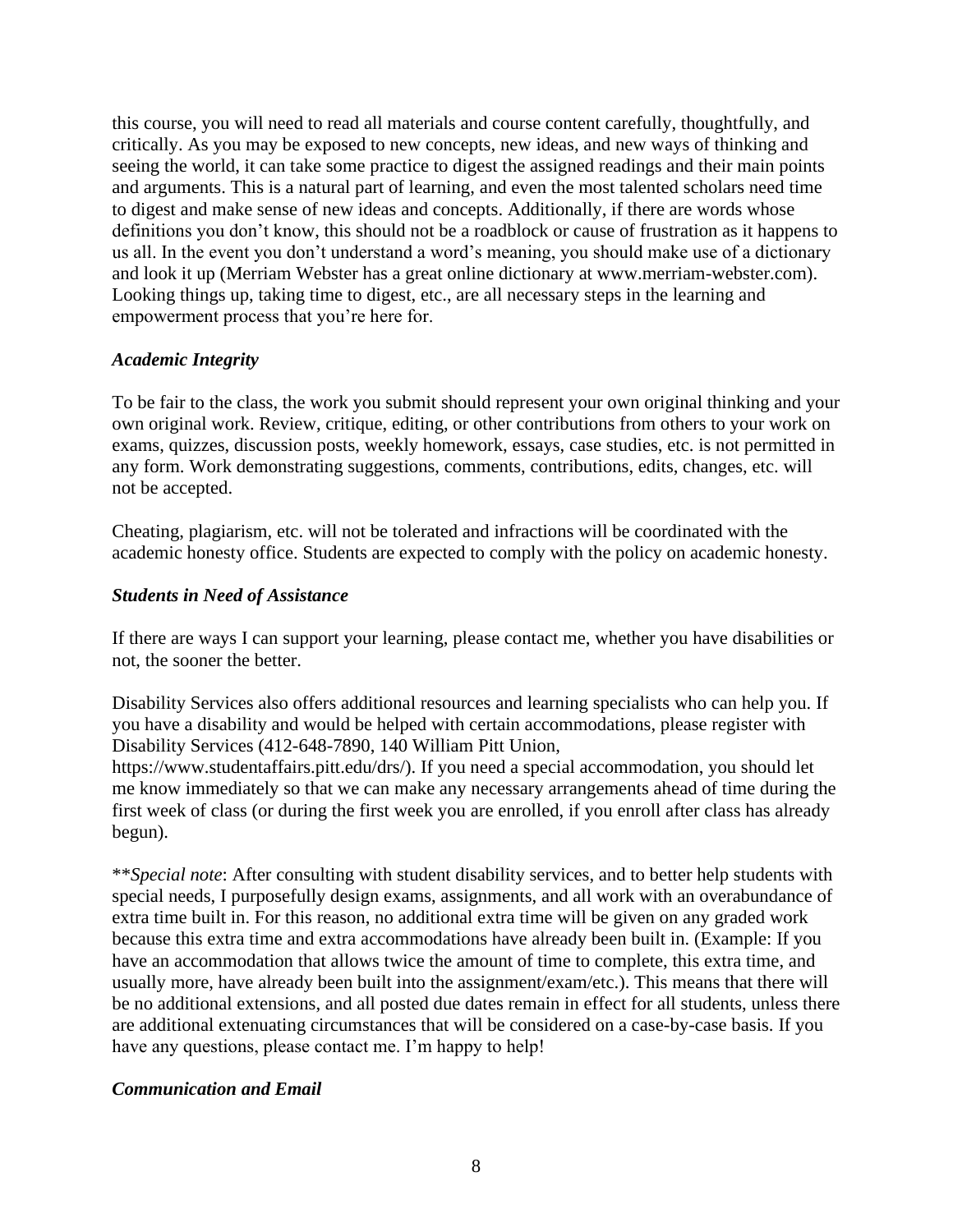We have many students in our class, but you shouldn't feel nameless or anonymous. Please communicate with me via email and with your class colleagues. I am here to help you any way I can. I will post announcements online that should be checked and monitored daily. Direct email should be used only after class resources have been referenced or for personal concerns.

Each student has a University e-mail address and all students taking the course for credit have access to Canvas, the university online system. Your e-mail and the Canvas system will be used for official communications, updates, and announcements. Students are expected to read e-mail and announcements, etc., posted to Canvas in a timely manner and on regular daily basis. Failure to read and react to these University communications does not absolve the student from knowing and complying with the content of communications. It is your responsibility to set up e-mail forwarding to access your email via other services if you choose, though forwarding is at your own risk. If e-mail is lost as a result of forwarding, it does not absolve the student from responding to official communications via email and/or announcements posted on Canvas.

I will do my very best to reply to emails as quickly as possible. Please understand, however, that teaching is only one portion of my job requirements and I am required to spend a large amount of time on research and administrative activities. Please also be aware that there is only one of me and I am unable to work twenty-four hours a day or seven days a week. Quality instruction and giving you my very best requires a reasonable work-life balance; therefore my response to emails will be very limited and sporadic on evenings, weekends, breaks, and holidays. Please be sure to take this into consideration when planning your schedule and activities or contacting me with questions (e.g., start early and work to finish ahead of time to manage unforeseeable delays life may throw at you). Please also contact me with any questions you have well before due dates, exams, quizzes, etc. (especially not the night before) so that I can best help you. If you don't hear back from me after three business days, please feel free to give me a nudge.

Please be sure to add my email address to your "safe" list so that it is not lost. Please also be sure to regularly check your "junk" folder as emails can sometimes get routed to such folders and students are not exempt from the content of emails due to their being routed to junk folders.

Significant personal, assignment, or course issues are best resolved through conversation inperson, by phone, or by Zoom. For this reason, if there are significant issues that arise, you should contact me as soon as possible to arrange an in-person conversation, telephone conversation, or Zoom meeting so that I can best help you.

Additionally, many, if not most, questions that require explanation will generally necessitate us to speak by phone or Zoom rather than email, which in turn will require some time to plan and arrange. Please take this into consideration when approaching me with questions so that we can speak during my office hours or by phone or Zoom as needed.

# *Late Work and Make-Up Policy*

You should contact me as soon as possible if you ever have any questions, need help, join the class late, or encounter or foresee encountering circumstances that might impede or prevent you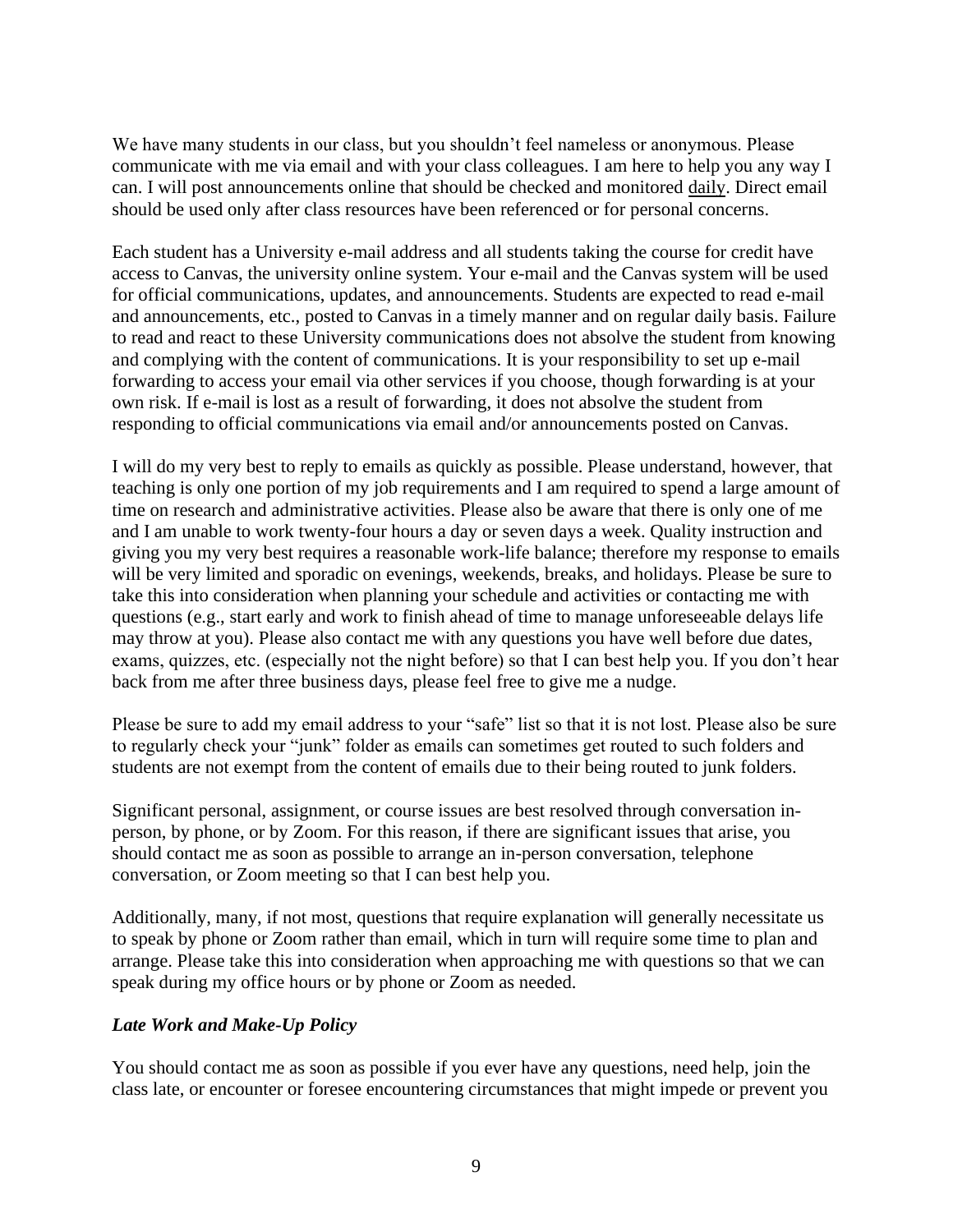from completing required work by the posted due dates and times. This includes unforeseeable events as well as ongoing or short, medium and long-term circumstances. Also note that it is your responsibility to pay attention to posted due dates and times to not confuse the dates and times by which assignments are due (e.g., confusing a.m. and p.m., confusing dates or days of the week, etc.).

PARTIAL CREDIT: Late work, including but not limited to any exams, papers, essays, quizzes, or other assignments or graded work will be accepted for grading for *possible* partial credit if submitted late and will be assessed a penalty. The penalty for late work is discussed below. With the exception of discussion posts, late work can be submitted late without prior discussion and approval following the guidelines shown here.

For those submitting late work, as described above, a two-letter grade penalty rounded to the nearest whole point (not percentage) will be assessed for each twenty-four-hour time increment by which the work is late, beginning one minute after the posted/announced due date and time. This penalty will be in addition to any deductions the work submitted would otherwise have received had it been submitted on time.

Example: If a student submits something that is between one minute to up to twenty-four hours late, the work will receive a one-day penalty amounting to a two-letter grade reduction. If, for example, the work is worth 100 points, the maximum score possible for the student would be 80 points. If the work is worth 25 points, then the maximum score the student could earn would be 20 points. If the work is worth 10 points, the maximum possible for the student is 8 points. If the work is submitted between 24 hours and one minute up to 48 hours late, the work will be treated as two days late and assessed a two-day penalty, and the corresponding maximum points possible for the student would be 60 points (out of 100), 15 points (out of 25), and 6 points (out of 10), respectively, following the pattern above. The same progression of additional penalties per twenty-four hours will follow this same pattern for each additional 24-hour time increment late. Note that at five days late, following this pattern, no credit will be given and late work after five days late will not be accepted. Note that late penalties are assessed in addition to any penalties that the work would otherwise normally incur, such as for incorrect or incomplete work.

Late discussion board posts will be accepted with a 50%-point total penalty up to 24 hours past the original due date and time. At one minute after this grace period has passed, late discussion board posts will not be accepted. No exceptions. The discussion board posts are very short and require very little time to complete (10 to 20 minutes should be sufficient), and so posting them on time should generally pose no problems given the very large time windows available to complete them.

FULL CREDIT: Late work and make-up work, including but not limited to any exams, papers, essays, quizzes, discussion posts, or other assignments or graded work will be accepted for grading for consideration for *possible* full credit if and only in cases of late class admission or if there are university approved, documented, and verifiable extenuating circumstances. Late work and make-up work with extenuating circumstances will be accepted and graded for full credit as if the work were submitted on time. Work will only be accepted, however, if it has been **discussed with me ahead of time, in a timely fashion**, as described in this syllabus, and a timetable for completion and submission has been negotiated and **explicitly approved ahead of**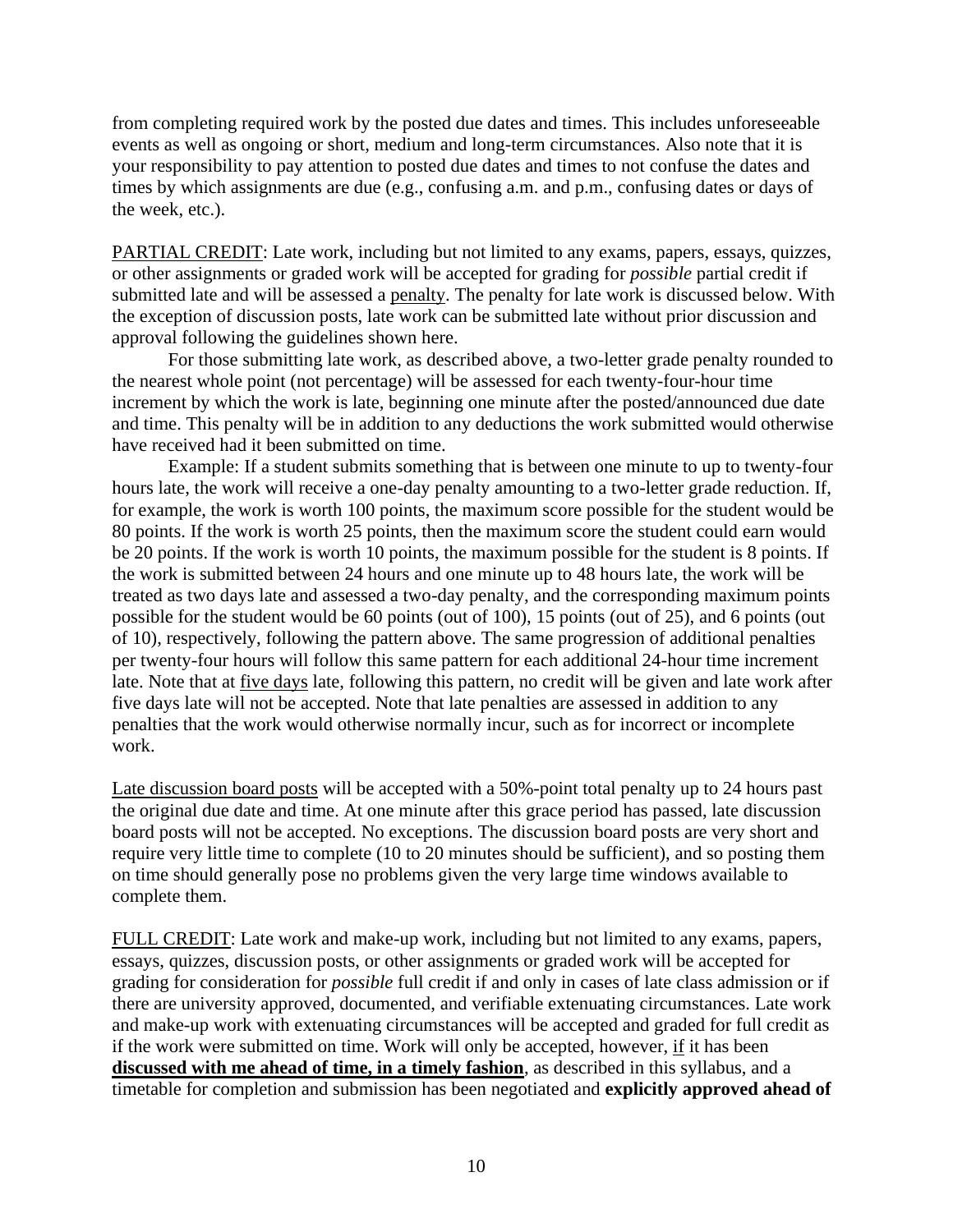**time**. Work not falling under these guidelines will not be accepted.

For students who join the class late or who face university approved extenuating circumstances that cannot be foreseen ahead of time and which require or unavoidably lead to the student's absence, it is the student's responsibility to contact me to request and make special arrangements for any needed late work submissions or makeups **within four calendar days** after the student joins the class or when the returns. No exceptions.

**Any and all late work, makeups, or extensions, whether for partial credit or full credit, must be completed and submitted no more than seven (7) calendar days** from the date the work/exam/etc. was originally administered or due or from the date when a student returns from a university approved extenuating circumstance. Specifics on this must be worked out with me and approved. Students failing to meet this requirement will receive a score of zero. No exceptions.

If you have special needs or extenuating circumstances, whether short-term, mediumterm, or long-term, you should notify me immediately so that I can work with you and determine any extensions, adjustments, etc., that may be needed to best help you. Note that, in order to be fair to the rest of the class, I reserve the right to adjust assignments, exams, quizzes, and other graded work if I believe it necessary to compensate for additional time studying and preparing that is not otherwise available to students who submitted their work on time. All special needs and extenuating circumstances are judged on a case-by-case basis.

University approved "extenuating circumstances" include things such as documented medical or mental health reasons, death of an immediate family member, major family difficulties, being the victim of a crime, life-changing events, and/or circumstances outside of your control.

\*\*\*\*\*Please understand that I am required to adhere to this course syllabus and to apply course policies evenly for all students to maintain fairness. Please also understand that, like other professors, I sometimes get students who lie, cheat, request favoritism, etc., in order to take advantage to benefit themselves. Consequently, all special needs and extenuating circumstances must be accompanied with valid documentation. Documentation need not divulge specific diagnoses or other sensitive information, but it should be in writing. It is the student's responsibility to secure documentation of special needs and extenuating circumstances in a timely manner. I may ask for documentation regarding family or other personal crises or extenuating circumstances; this is to ensure that I treat everyone in class fairly and equally. In order to maintain fairness and guard against abuse, **special needs and extenuating circumstances cannot be considered or approved without valid documentation**. Please understand that my ability to help you is limited by what you do or give me to help you and by the overarching need to maintain fairness for everyone. If you would like help, I am here and happy to help, and I ask that you please do everything you can to help me help you.\*\*\*\*\*

Generally speaking, it is always best to notify me and work with me from the moment a problem arises--and ideally before something has the chance to become a problem--so that I can work with you and help you. I am happy to help you however I can.

#### *No Extra Credit, No Curves*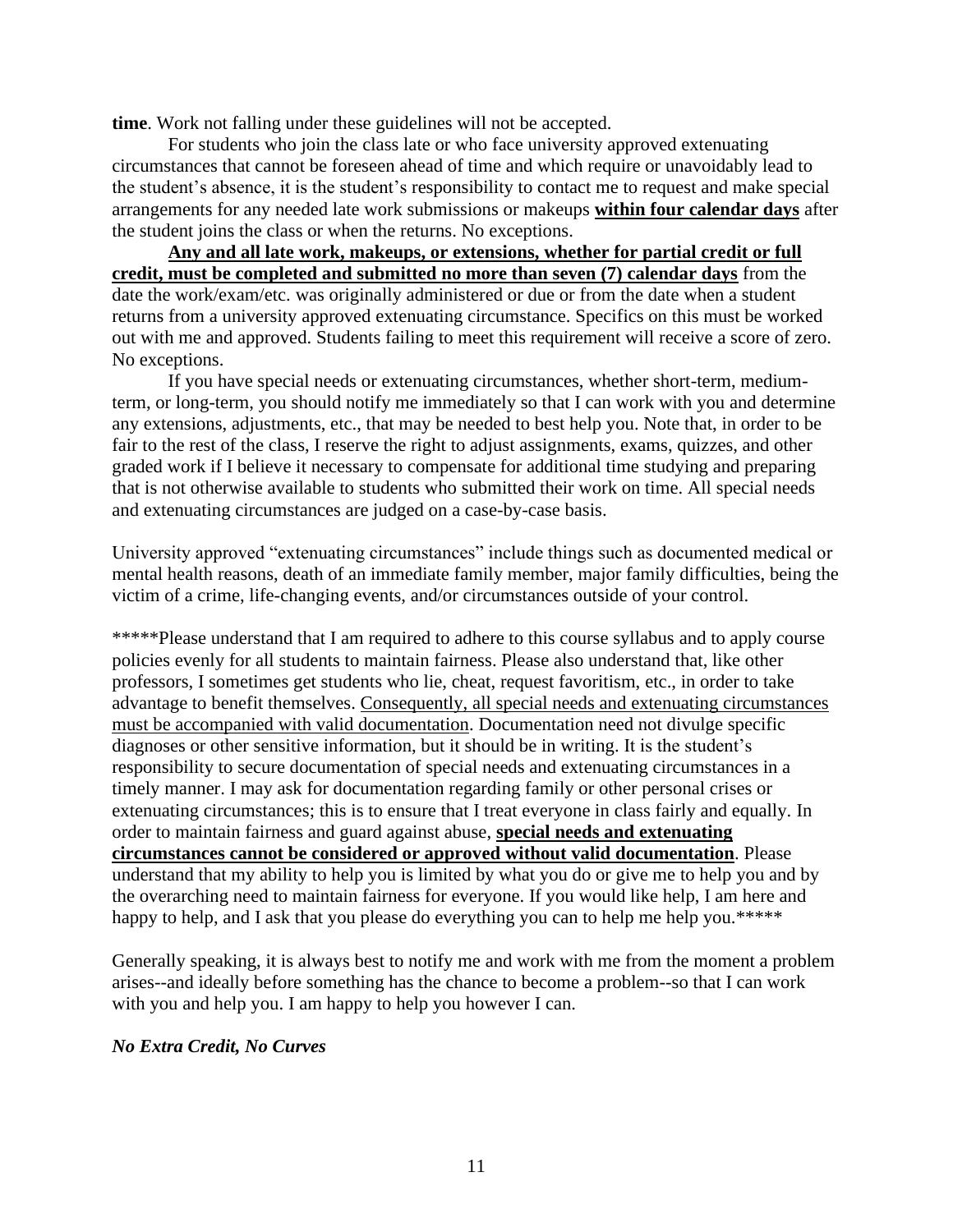I find that my students generally do very well in my courses and that extra credit or curving grades is not necessary. I make it a point to closely monitor class performance, so there is no need to ask about curves as I will make curves if necessary. I will not consider curving any graded work for the class unless the class average (excluding those who submit no work) is below 70%. I also do not give extra credit or extra work, so please don't ask because this would not be fair to the rest of the class.

#### *Grade Errors, Grade Disputes, and Your Duty to Monitor Grades*

It is your responsibility to closely monitor your grades and it is your responsibility to immediately notify me of any questions, concerns, or problems you have with your grades or if you believe your work has been missed, mis-entered, or graded incorrectly. Students may challenge a grade or request a re-grade only with a documented, compelling, and valid reason and must make their request within seven calendar days of grades being posted for the class for the assignment/exam/work/etc. in question (or otherwise due, in cases for students with approved special or extenuating circumstances). This seven-day limited period also applies to any grades believed to be in error, missing, etc. Grade errors and disputes must be brought to my immediate attention and must be completely resolved within seven calendar days, not weeks or months later. Grade challenges or requests for re-grades beyond this seven-day period will not be considered. No exceptions.

You should think very carefully before requesting a re-grade and be very sure that you completely accept and agree to be bound to the terms of the re-grade as it forms a contractual agreement to the terms, process, and outcome involved. Challenging a grade or requesting a regrade also requires much more than a "feeling," hope, or expectation that you "should" have done better (or wanted to have done better). It also requires more than coming to me near or at the end of the semester in a last-minute hail Mary attempt to boost your grade. This applies to all students, including those with special and extenuating circumstances and disabilities.

A grade challenge or request for a re-grade is not guaranteed and will only be granted under extraordinary circumstances with a valid and compelling reason, not based on a student's hopes or expectations of doing better, student performance in other classes, or a student's selective interpretation of grades to arrive at what they desire. Additionally, I will not take direct or implied direction from students as to how to grade or interpret their work, nor will I go looking through your work attempting to find any way possible to boost your grade because this is not fair to the class. In conducting a re-evaluation of your work, I will re-read your work one time only as it was originally submitted without any changes and without reference to any original grade comments in order to give your work a fresh look.

In this process, I am not able to consider any additional information, details, or explanations you may provide. To ensure fairness, I have to go by the work you originally submitted as it appears on the page as this is how I grade everyone's work. Considering any additional details, information, explanations, etc., that you might provide would constitute additional content and information not available to the rest of the class when they submitted their work; therefore I cannot consider such additional information as it would not be fair to the class. I also will grade by any provided instructions or details provided in the original assignment/exam prompt as well as details/policy/etc. noted in the syllabus, and as may be elaborated upon in communications, announcements, etc. with students, in a manner consistent with how I grade everyone's work.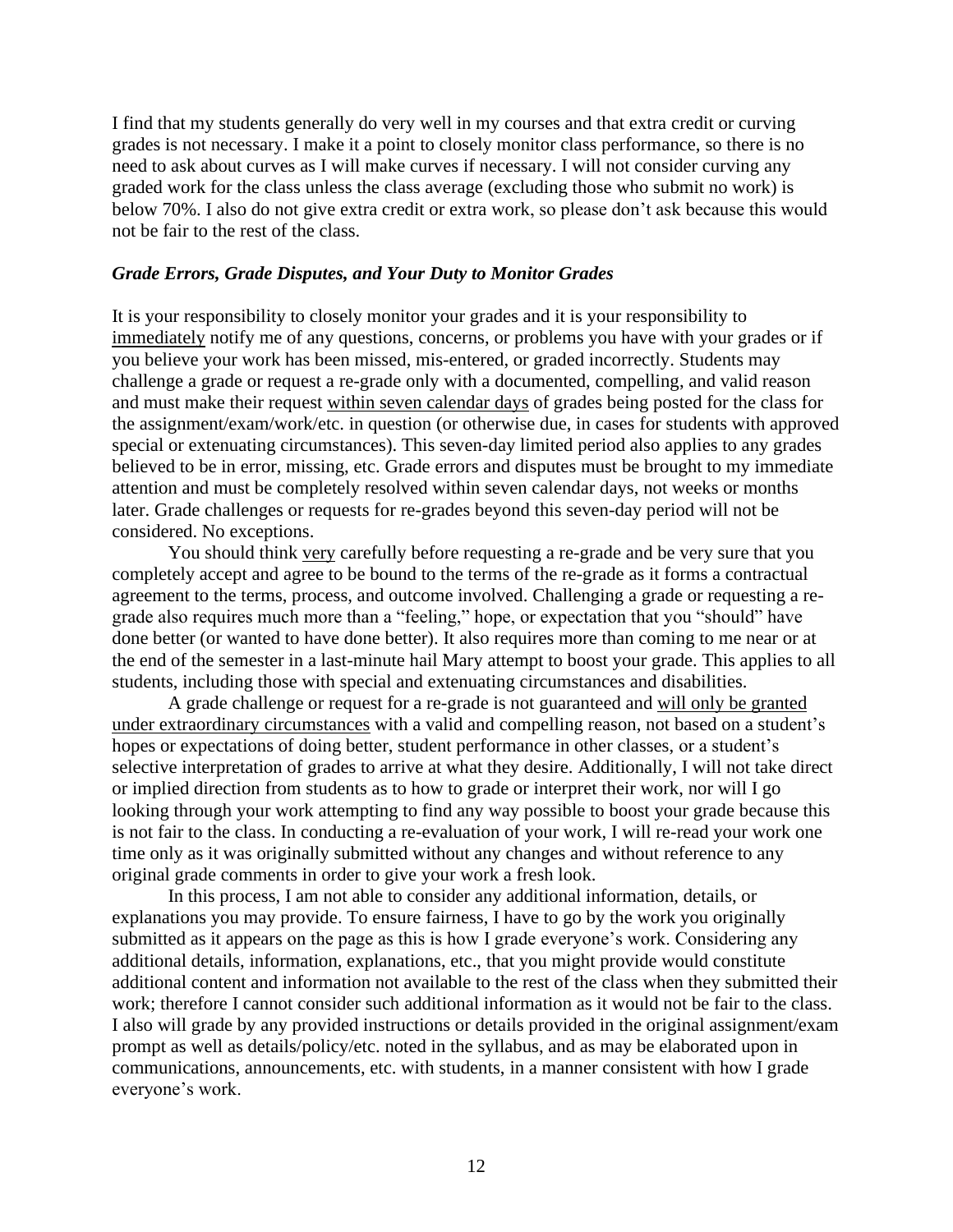I find that re-grades rarely result in a higher score and almost always result in the original grade remaining the same or dropping in the event that new things are found that should have resulted in a lower score the first time around. If I find something was missed that should have resulted in a lower grade the first time around, the lower grade will be issued and no further challenges or re-grades will be considered. Requests to revert to the original grade, an average between the original grade and re-grade, pleas to look at work again or to reconsider grades after conducting a re-grade, additional re-grades, etc., cannot be accepted because that would mean overlooking the true quality of the work and breaking the agreement outlined before conducting a re-grade.

For these reasons, I do not recommend re-grades and I strongly urge caution before requesting a re-grade. After seven calendar days have passed since grades have been posted, or after the assignment was due for the student (in cases of approved special or extenuating circumstances, see above), any grade challenges and requests for a re-grade or claims that work was in error or somehow went "missing" will not be considered. Your grade challenge or request for a re-grade indicates an explicit understanding of and agreement to these terms and that these terms will not be changed under any circumstances. NO EXCEPTIONS.

#### *Computer and Internet Access is Required*

Because course communications, materials, activities, and assignments are often posted, administered, and delivered online, it is expected and required that you maintain a good working computer and uninterrupted internet service and a good working internet connection throughout the duration of the course. This means, for example, that you maintain subscription or enrollment with an internet service provider and take action to ensure your bills are kept up to date or, if you rely on someone else for internet, to make sure they keep bills up to date and help them if needed.

If you foresee or encounter any problems with your internet service or computer or other hardware or software issues, such as but not limited to difficulty of access due to financial concerns, internet or hardware or computer issues, etc., it is your responsibility to remedy the problem or find workable alternatives in a timely fashion to ensure as best as possible your uninterrupted internet service and to ensure your ability to complete assignments, quizzes, exams, etc., as scheduled. There are many options if you only look. You may, for example, visit a library, visit a friend, relative, coffee house, or other location with internet access, use your cell phone internet service, seek technical support, borrow a laptop or computer or cell phone with internet access, sit in your car or otherwise outside the house of someone who has wifi that you are allowed to use if the pandemic is an issue, etc.

#### *Work Submission Policy*

Your time, work, and grades are important and worth protecting. For this reason, the work submission policy below has been designed to help protect your work and your grade, to help maintain fairness for the class, and to help guard against false claims and abuse surrounding work submissions.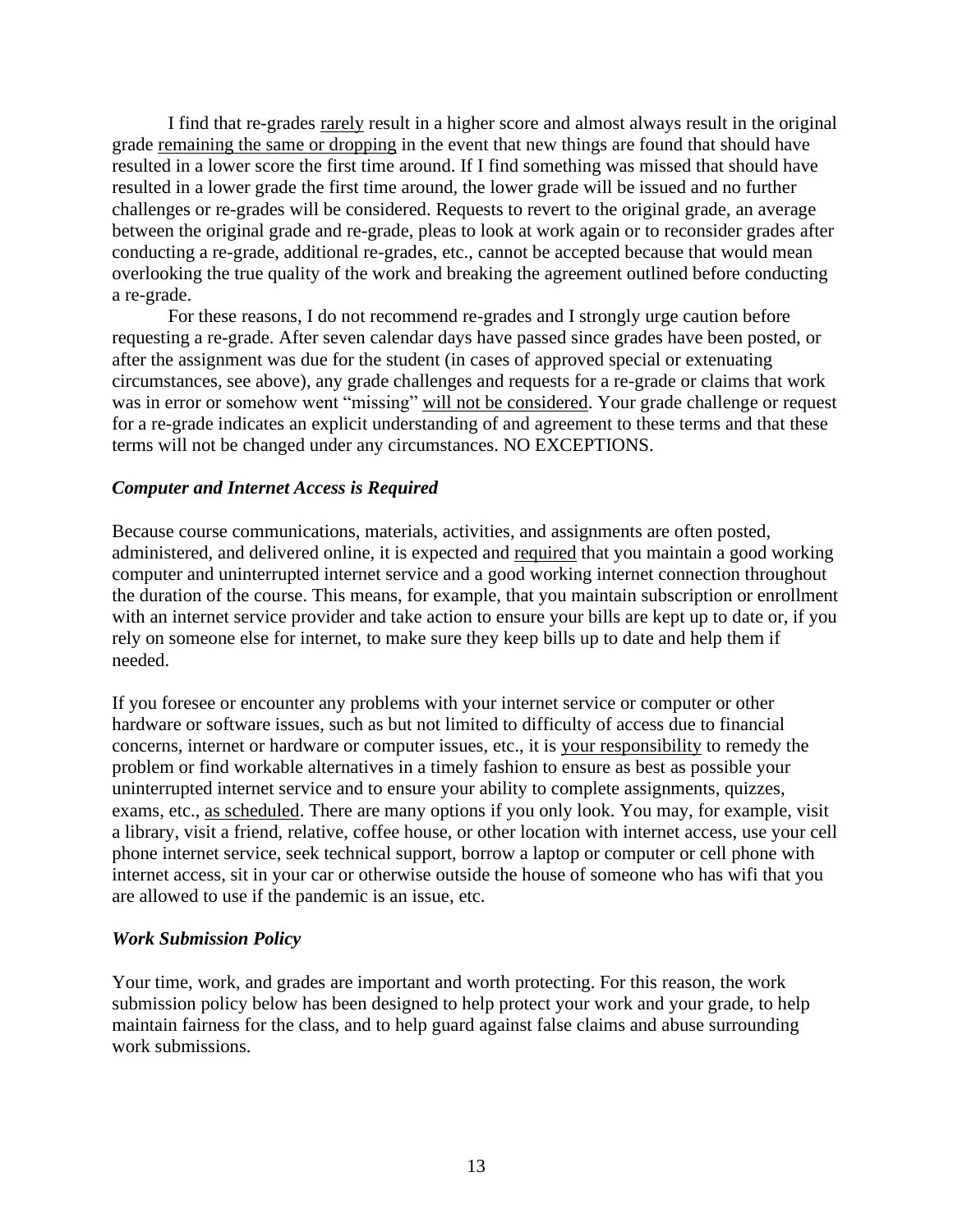When you submit your work, you are required to double-check that you have submitted the correct work as assigned and obtain confirmation that your work has indeed been submitted and also to obtain proof of your confirmed submission.

To familiarize yourself with this process and to better protect your work, it is your responsibility to practice completing these steps before any work is due. The steps involved are outlined below:

1. Before you submit your work, please **clear your browser internet cache**. You can find sample instructions on how to clear your cache online at the following links\*:

<https://www.fvsu.edu/how-to-clear-your-browser-cache/> [https://support.google.com/accounts/answer/32050?hl=en&co=GENIE.Platform%3DDes](https://support.google.com/accounts/answer/32050?hl=en&co=GENIE.Platform%3DDesktop) [ktop](https://support.google.com/accounts/answer/32050?hl=en&co=GENIE.Platform%3DDesktop)

- 2. After you have submitted your work, please remain on the page for a minute and **refresh your browser several times** to guarantee that the submission was successful. If you leave the submission page before receiving submission confirmation, the work you submit may not be submitted. Therefore, you need to see obtain this submission confirmation. On Canvas, you should see a confetti effect and you should also see something on the upper right of the page that says the work has been "submitted." This confetti effect is set as the default in student settings controlled by students on their end on Canvas.
- 3. When you see this confetti effect and the work showing it was "submitted" on the upper right of the page, **please take a screenshot of your confirmed submission page** showing this confirmation showing the word "submitted." You don't have to worry about capturing the confetti effect in your screenshot. Your screenshot should show the entire screen of your computer, which will include the date and time of the screenshot in the lower right corner. Please save this screenshot either in a MS Word document or as a .jpeg file. The image with date and time must be clearly visible. Here are instructions on how to take a screenshot\*\*:

<https://www.pcmag.com/news/how-to-take-a-screenshot-on-any-device> <https://www.wired.com/story/how-to-take-a-screenshot-on-any-device/>

4. These steps do NOT apply to discussion board posts, which are currently exempt from this policy and around which there have been no problems. The policy remains in effect for ALL other graded work.

\*Note: If you have difficulty using any of the instructions above, there are many additional resources you can find through a search on Google and YouTube. You can also get help from a friend, relative, a colleague from class, and our IT support. You should practice and familiarize yourself with taking screenshots and working through submissions before any work is due.

\*\*Please be sure to allow yourself sufficient extra time before the due date and time to complete this submission confirmation process. These confirmation screenshots are needed and required for me to help you in the event of any unforeseeable submission issues. Please keep a copy of all of your confirmation page screenshots for all of your submitted work until after the semester is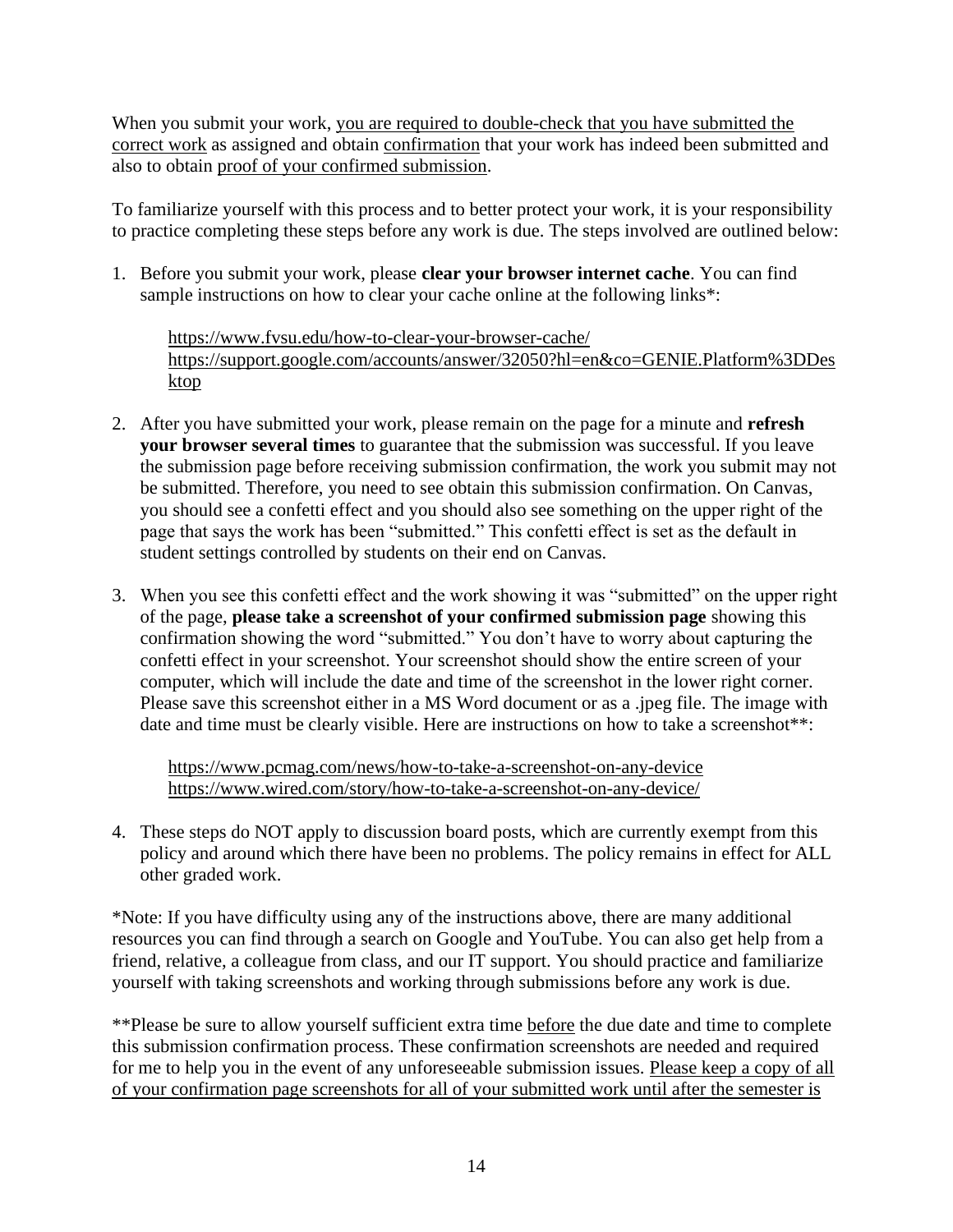over and after final grades have been submitted. These confirmations do not need to be submitted to me. Just keep these as proof for yourself.

Note: for work that has already been submitted, please go through the steps above to obtain proof of submission confirmation for your work and keep a copy of these submission confirmations as described above. Canvas should say your work was "submitted" on the top right corner of each assignment itself for all work submitted regardless of how long ago the work was submitted.

\*\*\*It is your responsibility to submit the correct work on time following the guidelines above. Failure to do so will result in a score of zero. This policy is designed to protect your work and to help guard against cheating and abuse. It is therefore imperative that you follow these guidelines and ensure that you submit the correct work on time. If you have any questions or need help, please contact me as soon as possible.

# *Technology Issues*

Please note that I am not able to provide any technical support. If you encounter any technology issues, such as with email, using Canvas, etc., it is your responsibility to report these issues to me and to our university technology services and work to resolve these issues immediately. You can find tech support here: https://www.technology.pitt.edu/247-it-help-desk

# **WHERE TO FIND AND SUBMIT EVERYTHING**

Delivery of course content, assignments, exams, announcements, etc., will be administered and delivered using a combination of Canvas as well as Google Docs.

- **Class announcements** will be posted on Canvas. You can find these by clicking the "Announcements" tab on the left side of the screen after log-in.
- **Readings** from the Ferguson textbook are found in our assigned textbook and additional readings not in the Ferguson textbook can be found on Canvas. You can find any readings not in the Ferguson textbook by logging into Canvas, clicking the "Files" tab on the left side of the screen after log-in, then clicking to open the "Readings" folder.
- **Lecture notes** can be found by logging into Canvas, clicking the "Files" tab on the left side of the screen after log-in, and then by clicking the "Class Notes" folder.
- **Submission forms for exams and short reflective essays** are on Canvas. You must write your responses separately using MS Word and submit your work online using Canvas. You can find these under by clicking the "Assignments" tab at the left of the screen on Canvas.
- **Discussion posts** will be posted on Canvas. Prompts for the discussion posts can be found by clicking the "Discussions" tab on Canvas, on the left side of the screen after log-in. You should submit your discussion post underneath each respective discussion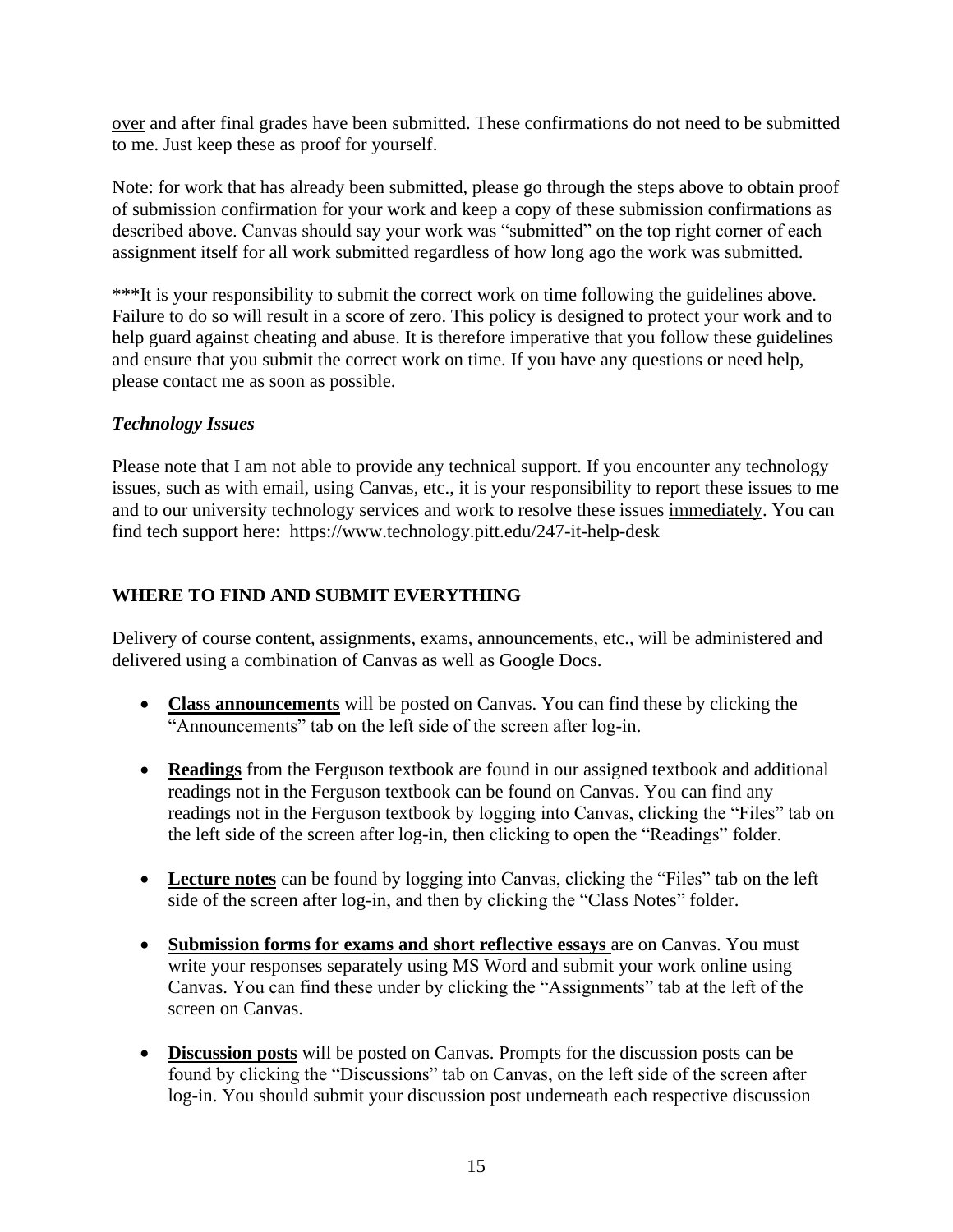post prompt by scrolling down after reading the prompt and clicking "reply" and "post reply." Your discussion posts should be posted here. (Do not try to post your discussion posts under the "assignments" tab on Canvas as that page on the system is used to record the grades of your assignments, not for submitting the posts themselves).

- **Assignment prompts** can be found by clicking the "Files" tab on Canvas, on the left side of the screen after log-in, and then clicking the folder "Assignments."
- The **course syllabus** will be posted as a MS Word file on Canvas and can be found by clicking the "Files" tab on Canvas, on the left side of the screen after log-in.

# **CLASS CONTACTS (REQUIRED)**

The space below is provided for you to write down the contact information of two fellow classmates. If you are unsure whom to ask, simply check the class roster or discussion boards. These are people to whom you may turn for help, such as to ask questions about textbook materials, to obtain lecture notes or announcements, to form study groups, etc. The names you place below do not have to be friends or people you already know (though you may well find in them a new friend or study partner). Please obtain names and e-mail addresses for *at least two* fellow classmates by the end of the first week of class. There will be an ungraded discussion board on Canvas that you can use to get names and contacts from your colleagues.

|                       | Name                                                                                                            | E-mail address |
|-----------------------|-----------------------------------------------------------------------------------------------------------------|----------------|
| <b>Classmate One:</b> | the contract of the contract of the contract of the contract of the contract of the contract of the contract of |                |
| Classmate Two:        |                                                                                                                 |                |

\*note: This list of contacts is for your personal use and is not to be submitted.

# **COURSE REQUIREMENTS**

# **When Should I Start My Work?**

Students sometimes ask how soon they should start their readings, exams, projects, and other assignments, and my recommendation is always to start the moment your work is assigned or as soon as possible. You may not need all of the time available, but I encourage you to start all work as soon as possible because in my experience this approach best minimizes stress and gives you the best opportunity to take maximum advantage of the time available to you. You never know when unexpected circumstances might pop up, and it is extremely easy to underestimate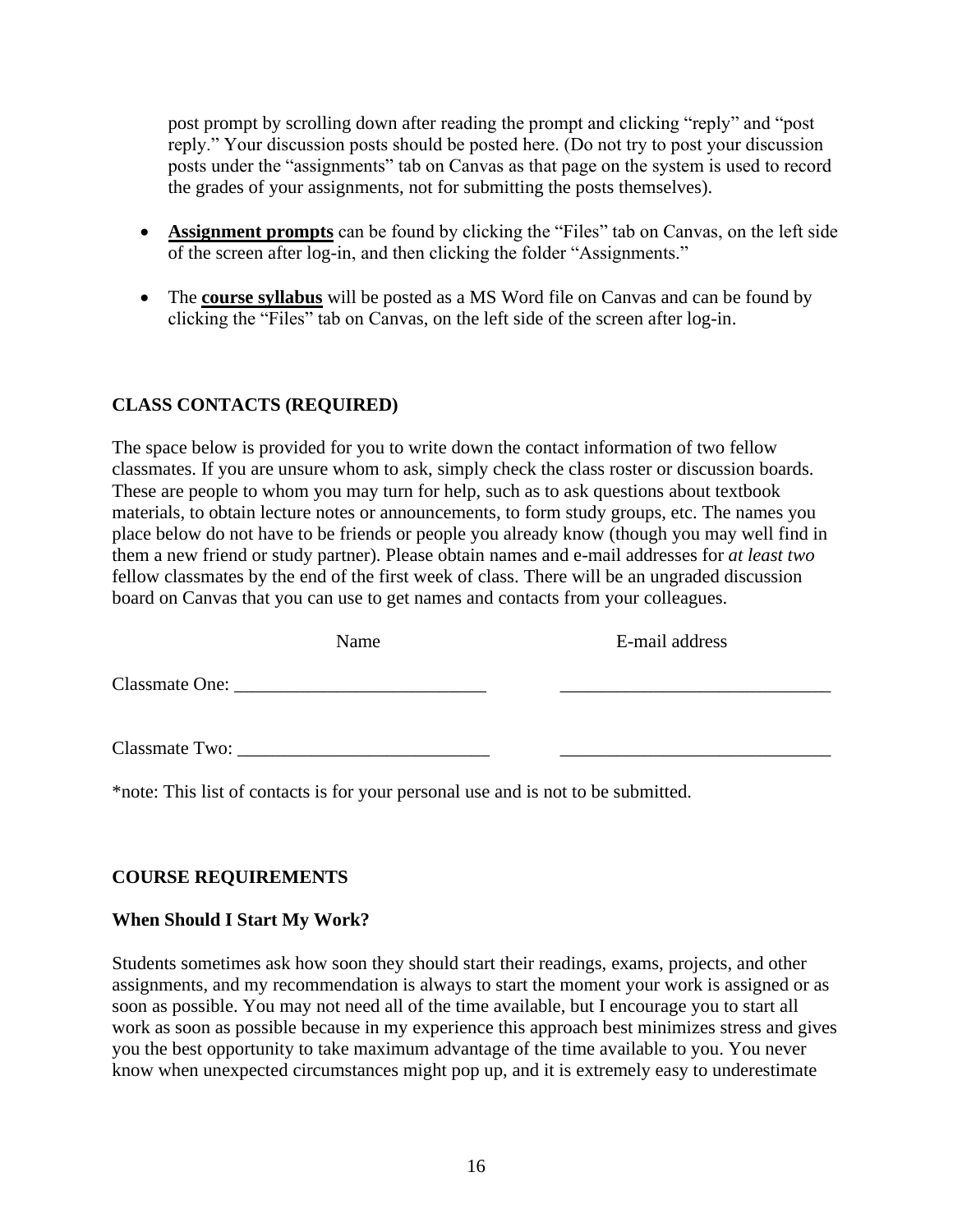the amount of time that might be required for a given task, so it is always best to start as soon as possible.

#### **Discussion Boards**

Participation in discussion boards will be a critical way of interacting and engaging with the material. All students will need to take an active role in this form of participation. There are required and graded discussion board activities corresponding to each week's classes and lecture material as shown in the schedule below.

Each week, I will post some material, such as a link or article, along with one or more questions or prompts drawing on the content I post. Every week, you will then be required to compose and post one original reply to either a) my original post OR b) an original reply to the post of one of your classmates.

Posts are worth 10 points and are graded pass (10 points) or fail (5 points) based on the criteria below. Those students who fail to post a discussion post on time or who fail to post a response post at all will receive zero points, as appropriate.

Your discussion posts should extend, critically evaluate, or question the content posted. Be sure that your posts are informed by the readings and lecture notes and that you support your arguments with examples. Your responses and posts should go beyond summary, giving opinion, or simply saying you agree or disagree or like something is not enough. Support and elaborate on your points or argument. Your posts should demonstrate critical thinking and be 100 to 200 words in length.

Material presented each week is to be covered on the discussion post due the Sunday that falls immediately after the lecture that week. Example: A discussion post due on 11/13 would cover material course content covered the week prior, covering 11/7 to 11/11.

Generally speaking, and considering the very short length, these discussion posts should take only about 10 to 20 minutes to complete. If you find yourself spending more time than this, you may want to make adjustments. Be aware, however, that your particular needs and circumstances may vary, so do not wait until the last minute to complete your work.

Please understand that I am only one person working without teaching assistants. I have to get through many hundreds of these discussion posts for this class, in addition to the many hundreds of posts and other written assignments in this class and my other classes. This is literal, not figurative. For this reason, I am not able to post comments on discussion posts.

\*Special Note: Due to the vagaries of the Canvas system, discussion board post deadlines may not automatically appear in any calendar or online to-do list you may have access to on Canvas or beyond. For this reason, please be sure to monitor the schedule at the end of the syllabus very carefully and create personal alerts for these.

#### **Short Reflective Essays**

Each student will write one short reflective essay. These will challenge you to apply course materials to explain or make sense of a real-world problem that connects your personal experiences to the sociology of Native Americans. Further details will be posted separately. These short reflective essays are designed to take no more than two or three hours to complete. Be aware, however, that your particular needs and circumstances may vary, so do not wait until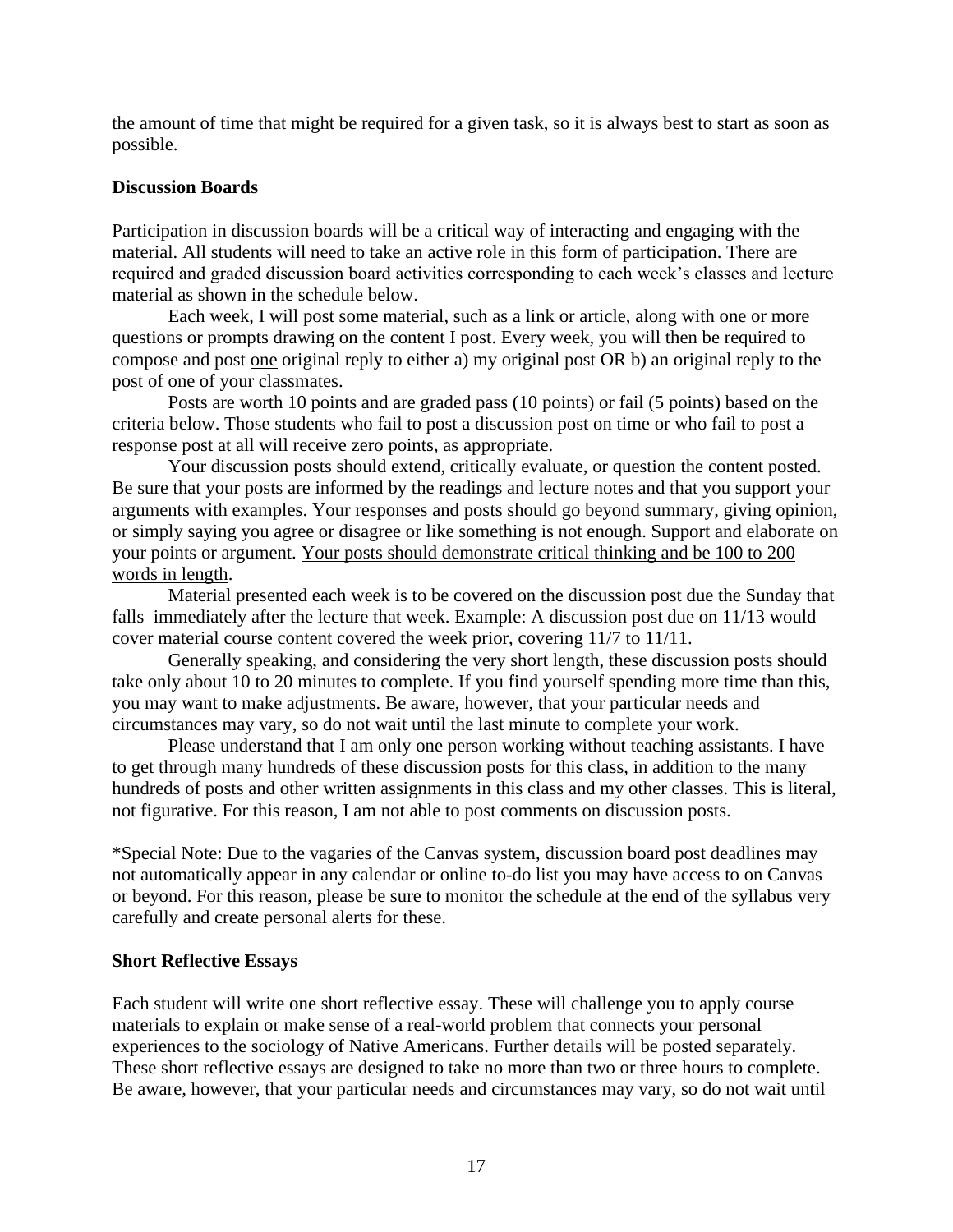the last minute to complete your work. Specific dates and points possible for each exam are provided for the exams in the schedule below.

#### **Exams**

EXAM ONE: The first exam will be a multiple choice/matching/fill-in the blank type exam. Methods for studying for this type of exam vary by individual needs, but generally include review of major terms and theories and authors. Some also find flashcards or working with a colleague or forming a study group to be useful. Note that my multiple choice exams do not cover dates, statistics, or figures but instead focus more on terms, theories, and authors, including how terms, theories, etc., may be applied to different situations. Details about the exam will be posted on the exam when the exam opens. This exam is designed to take only about 40 to 50 minutes to complete, but students will be given two hours as well as two attempts to complete the exam. If a student takes the exam twice, the best of the two scores will be the final score. Active class attendance, participation, reading, and studying are vital to performing well on this exam. This exam covers all material covered up until the time the exam opens. We will discuss the exam when the time gets close.

EXAM TWO: The second exam consists of a short written response examining and applying course content to a real-world event, pattern, circumstance, etc. This exam is designed to take two or three hours to complete. Be aware, however, that your particular needs and circumstances may vary, so do not wait until the last minute to complete your work. Details about the exam will be posted on the exam when it is opened. Methods for preparing for this type of exam vary by individual needs and may not be the same as those used for other types of exams. This exam will require understanding of selected terms and theories and authors and course content. Active class attendance, participation, reading, and studying terms, theories, and authors discussed are vital to performing well on this exam. This exam covers all material covered up until the time the exam opens. We will discuss the exam when the time gets close.

NO FINAL EXAM. Please note that the university automatically assigns final exams to all classes to ensure that all faculty members using final exams have the time and space available for them. This class does not have a final exam. We have only the exams listed above. Therefore please ignore anything in the university system suggesting we have a final exam.

#### **Grading**

\*\*\*\*\*As mentioned above, please try to understand that I am required to adhere to this course syllabus and to apply course policies and conduct grading and evaluation evenly for all students to maintain fairness. Please do not lie, cheat, ask for bending or breaking of rules, favoritism, unfair treatment, bumping up of grades, extra work, etc., as it would be unfair to the rest of the class.\*\*\*\*\*

Each graded item is worth a set number of points that count towards your final grade.

| Item                          | Points Possible             |
|-------------------------------|-----------------------------|
| <b>Discussion Board Posts</b> | 100 points, ten points each |
| Reflective Essay              | 80 points                   |
| Exam 1                        | 100 points                  |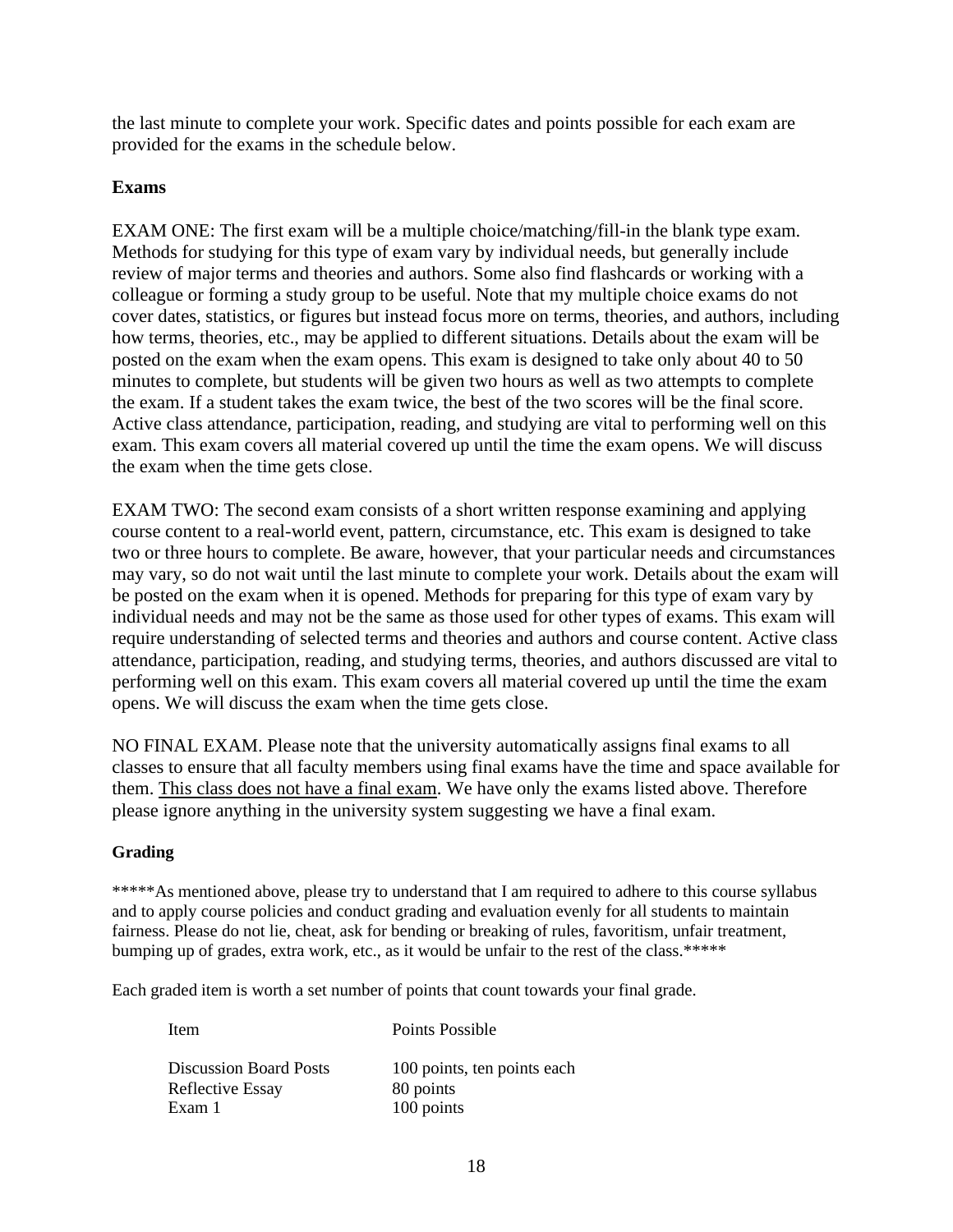| Exam 2 | 100 points |
|--------|------------|
| Total  | 380 points |

Based on the above point system, you grade will be determined by the total points you earn as follows:

| <b>Total Points</b> | Letter Grade Total Points |         | Letter Grade |
|---------------------|---------------------------|---------|--------------|
|                     |                           |         |              |
| 367-380             | A                         | 278-292 | C            |
| 342-366             | A-                        | 266-277 | $C_{\tau}$   |
| 331-341             | $B+$                      | 255-265 | $D+$         |
| 315-330             | B                         | 240-254 | D            |
| 304-314             | $B -$                     | 228-239 | $D -$        |
| 293-303             |                           | $0-227$ | F            |
|                     |                           |         |              |

Please be sure to note that grades in the course are not determined by percentages, as is the case in some courses, but rather by **total points**. This is to add clarity and remove the need for rounding. If you want to know your grade, add up your total points. Please also be aware that we use total points with the grade levels assigned above and not any grades or percentages shown on Canvas or any other university record system.

Please understand that grades are arrived at dispassionately and are determined by the quality of the work submitted. To be fair to everyone, I cannot consider the amount of time invested, performance in other classes or on other assignments, or what a student wants or feels they deserve. I have to go strictly by the quality of the work on the page. I also grade work relative to others in class to help ensure fairness.

In arriving at a grade, please understand, too, that I have to go not just by what is explicitly noted in any provided instructions on various graded works, but also the overall quality of the work and any issues not foreseeable that may not be mentioned explicitly in the instructions that speak to the core requirements of an assignment. This is because details covered in instructions simply can't foresee every possible problem or be comprehensive of every possible outcome and an atomistic approach would overlook the overall quality of the work that is more than just the sum of its parts. This policy is designed to foster a holistic approach that ensures fairness, transparency, and equal treatment for everyone.

**\*\*Special note on grading:** I will do my absolute best to grade your work as quickly as possible, but please understand that I am only one person. Please understand that I, too, have to deal with uncertainties, difficulties, and chaos due to the pandemic. Please also understand that I do not have teaching assistants to help me get through the many hundreds of discussion posts, assignments, exams, and essays I must grade this semester in addition to my other research, teaching, and administrative duties. Such a large workload requires me to balance multiple competing priorities and therefore I am not able to provide comments on discussion board posts and I must be very concise in commentaries on other written work or no one will get their grades and comments in time for them to be useful. I appreciate your patience and understanding.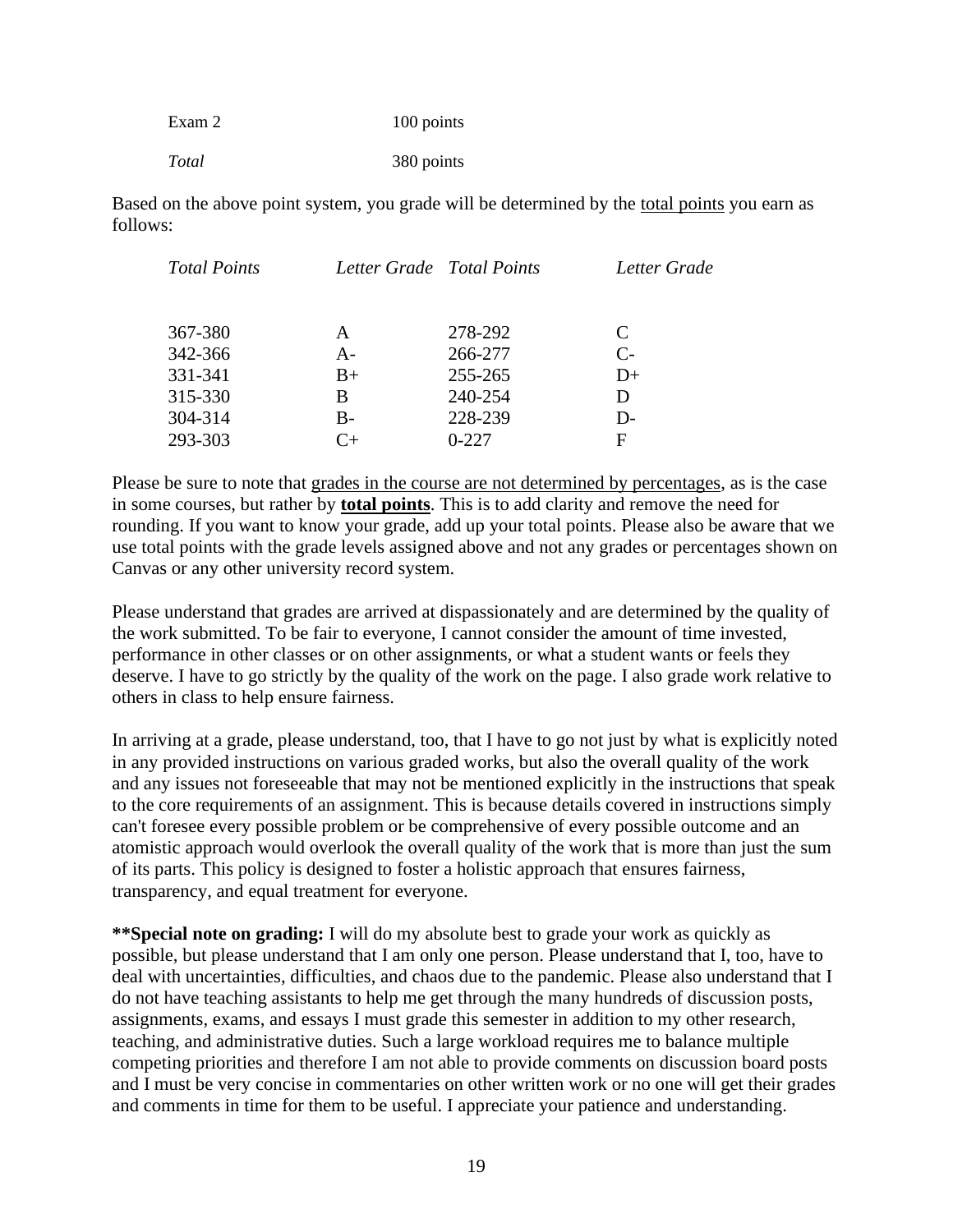# **TENTATIVE SCHEDULE OF LECTURE TOPICS AND READINGS**

Your learning is my principal concern, so I may modify the schedule or content if it will facilitate your learning. We may also discover that we want to spend more time on certain topics and less time on others. I'll consider changing our schedule if it will help most students in the class. Changes will be announced. Please be sure to carefully monitor the schedule of assignments, exams, etc. posted here. "NAV" = "Native American Voices."

#### Readings should be completed BEFORE the week they will be discussed in class lecture.

#### **Week 1 (Aug. 29 – Sept. 2)**

Course introduction, review of syllabus Read the syllabus, Julian Go's "For a post-colonial Sociology" and John Trudell's speeches "Black Hills Survival Gathering" and "American Indian Community House"

• No discussion posts this week

# **Week 2 (Sept. 5 – Sept. 9)**

Read Vine Deloria "Custer Died for Your Sins" Preface – p.53

• Discussion post 1 due 9/11 by 11:59 p.m. (midnight)

#### **Week 3 (Sept. 12 – Sept. 16)**

Read NAV p. 2-50, "Part I: Peoples and Nations: Following in the Footsteps of the Ancestors"

• Discussion post 2 due  $9/18$  by 11:59 p.m. (midnight)

# **Week 4 (Sept. 19 – Sept. 23)**

Read NAV p. 51-93, "Part II: The Hidden Heritage"

- Exam 1 due  $9/25$  by 11:59 p.m. (midnight). Exam opens  $9/18$  at 11:59 p.m. (midnight)
- No discussion posts this week

# **Week 5 (Sept. 26 – Sept. 30)**

Read NAV p. 94-150, "Part III: The American Indian Story (History)"

• Discussion post 3 due  $10/2$  by  $11:59$  p.m. (midnight)

# **Week 6 (Oct. 3 – Oct. 7)**

Read NAV p. 151-198, "Part IV: 'The Only Good Indian…': Racism, Stereotypes, and Discrimination"

• Discussion post 4 due 10/9 by 11:59 p.m. (midnight)

# **Week 7 (Oct. 10 – Oct. 14)**

Read NAV p. 199-236, "Part V: Native Representations: Media and the Arts"

• Discussion post 5 due  $10/16$  by 11:59 p.m. (midnight)

# **Week 8 (Oct. 17 – Oct. 21)**